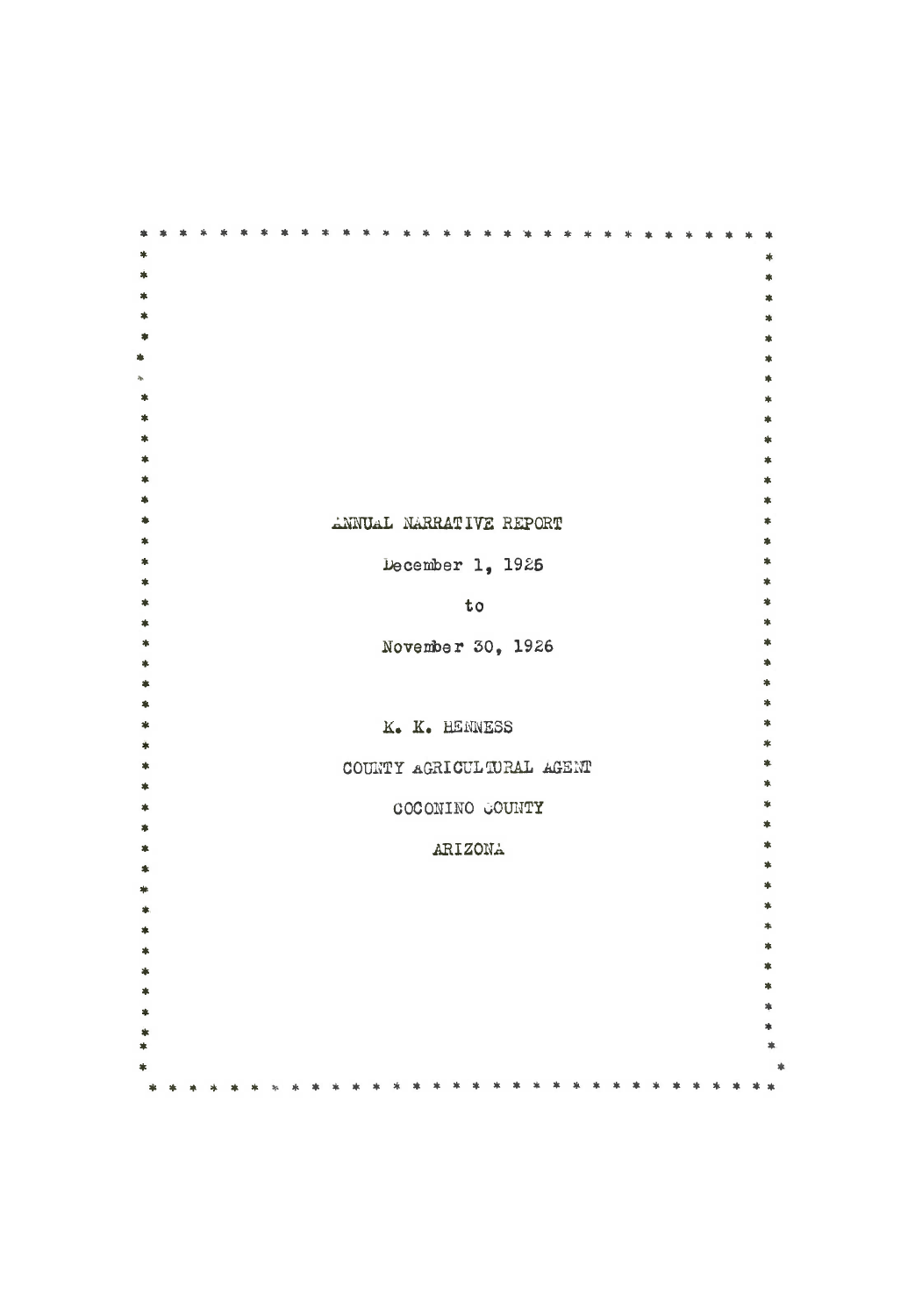INDEX

| I. ORGANIZATION                                                                                                                                                                                                                                                                                                    |                                                                                                                         |  |  |  |  |  |  |
|--------------------------------------------------------------------------------------------------------------------------------------------------------------------------------------------------------------------------------------------------------------------------------------------------------------------|-------------------------------------------------------------------------------------------------------------------------|--|--|--|--|--|--|
| II. PROJECT ACTIVITIES AND RESULTS                                                                                                                                                                                                                                                                                 |                                                                                                                         |  |  |  |  |  |  |
| 1. Soil Improvement<br>2. Seed Potato Selection<br>3. Insect and Disease Control<br>4. Seed Corn Selection<br>5. Lettuce Growing<br>6. Truck Gardening<br>7. Dairy Feeding and Management<br>8. Dairy Marketing<br>9. Rodent Control<br>10. Range Supplemental reeding<br>11. Fleece Selection<br>12. Better Sires | $\boldsymbol{z}$<br>3<br>4<br>5<br>6<br>$\overline{7}$<br>8<br>$\bf 8$<br>9<br>10 <sup>°</sup><br>11<br>12 <sup>°</sup> |  |  |  |  |  |  |
| 13. Range Livestock Management<br>14. Dehorning<br>15. Poultry Culling                                                                                                                                                                                                                                             | 12<br>12<br>13 <sup>°</sup>                                                                                             |  |  |  |  |  |  |
| 16. Feeding and Housing of Poultry<br>17. Brooding of Baby Chicks<br>18. Boys' and Girls' Clubs<br>19. Farm and Home Improvement<br>20. Tuberculosis Eradication                                                                                                                                                   | 14<br>14<br>15<br>16<br>17                                                                                              |  |  |  |  |  |  |

|  | III. OUTLOOK AND RECOMMENDATIONS POR COMING YEAR |  |  |
|--|--------------------------------------------------|--|--|
|  |                                                  |  |  |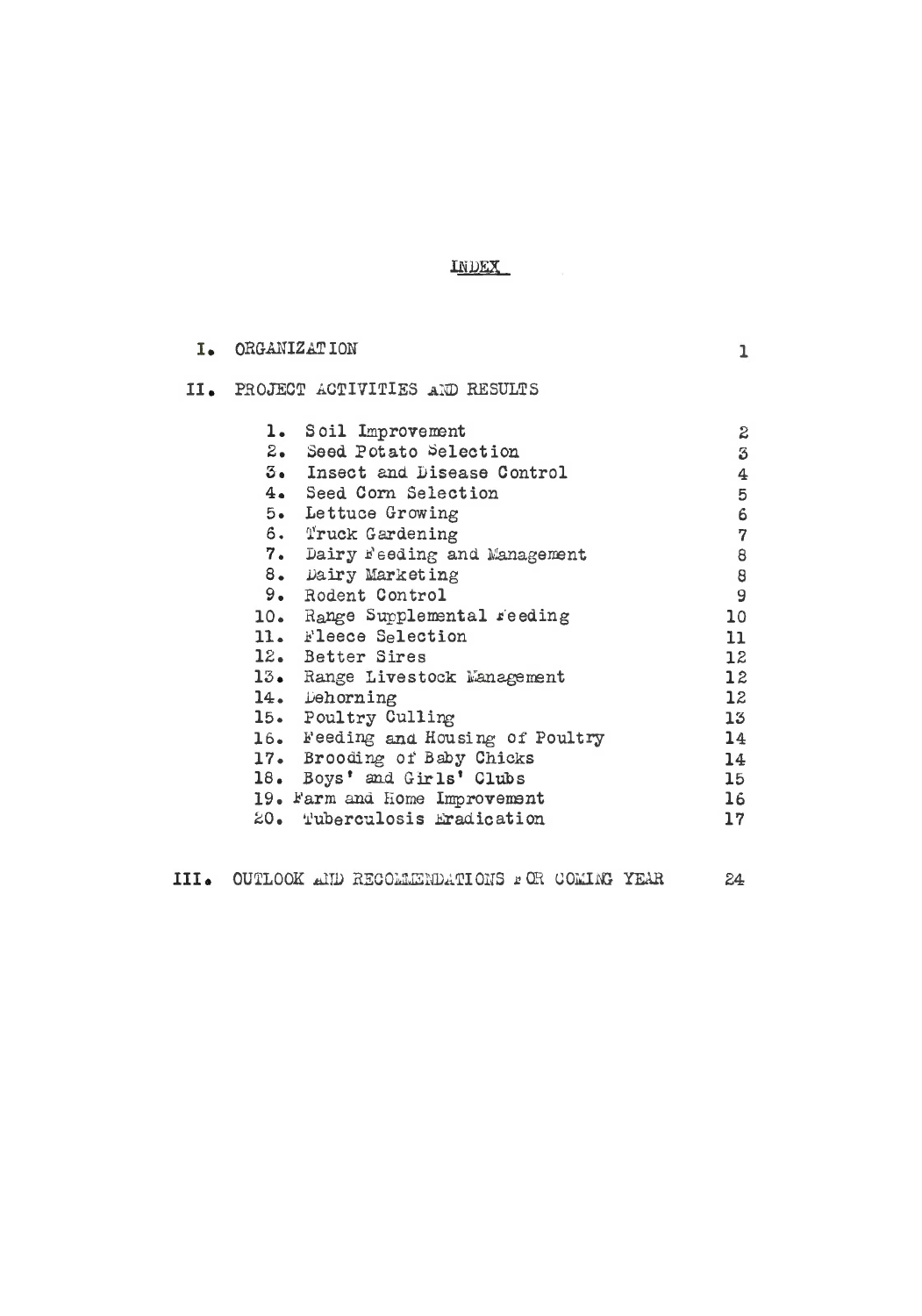# ORGANIZATION

During the spring of this year an annual meeting of the Coconino County Farm Bureau was held. the old officers. Mr. Alfred Skeels of williams and Lr. J. W. Etter, of Flagstaff, being re-elected President and Vice-president respectively.

One notable accomplishment of the Coconino County Farm Bureau completed this year was that of affecting <sup>a</sup> flat twenty percent reduction in the assessed valuation of farm lands. This afforded a great deal of farmers considerable relief, and we shall endeavor to make this reduction permanent. The Farm Bureau President followed up this work, going to Nogales to the �tate Tax Oonference following the action of the local �oard of Equalization.

The farm Bureau also made possible an exhibit of agricultural products or the county at the Annual Flagstaff Industrial Exposition. which excited much favorable comment.

I.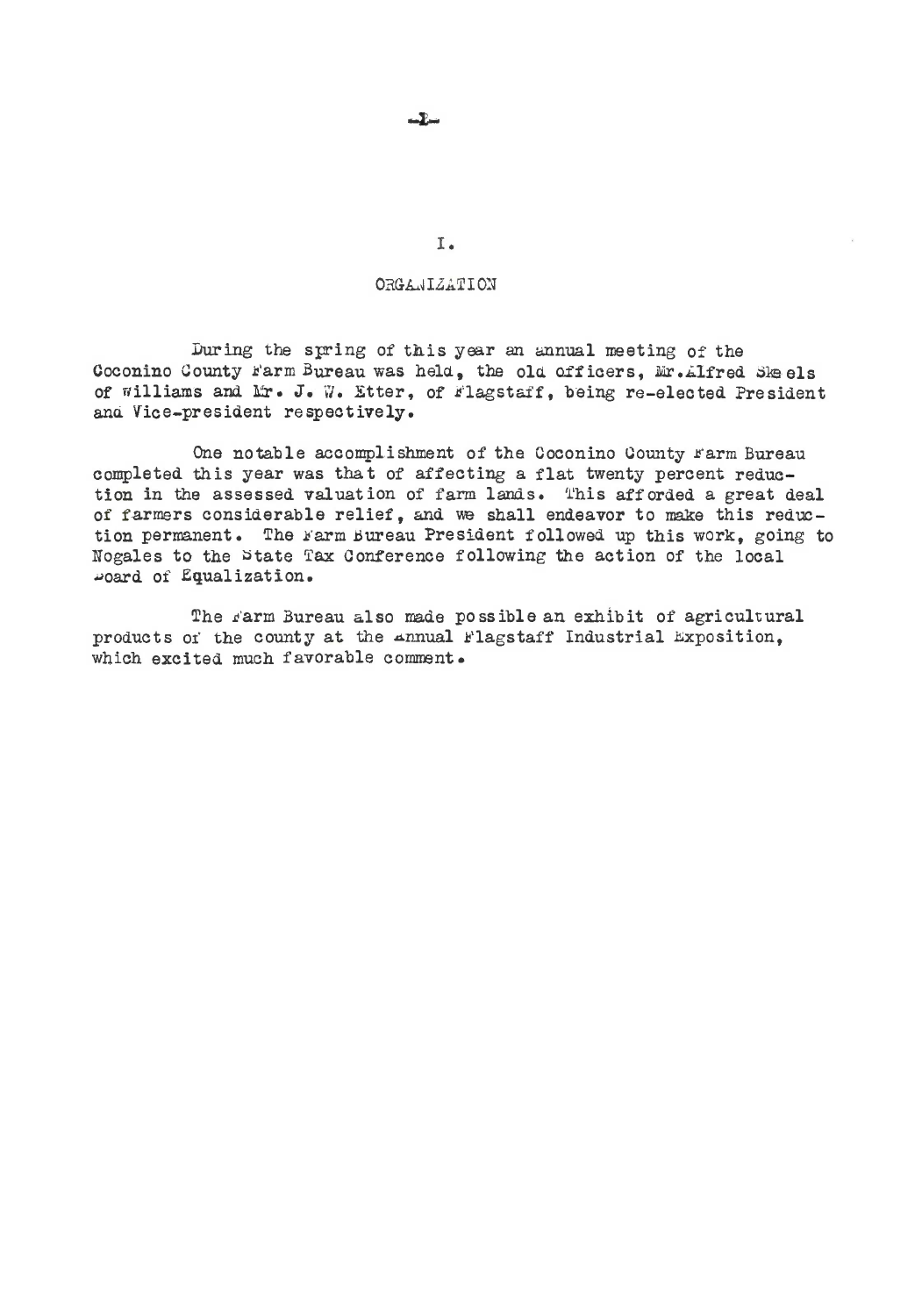11.

PROJECT ACTIVITIES AND RESULTS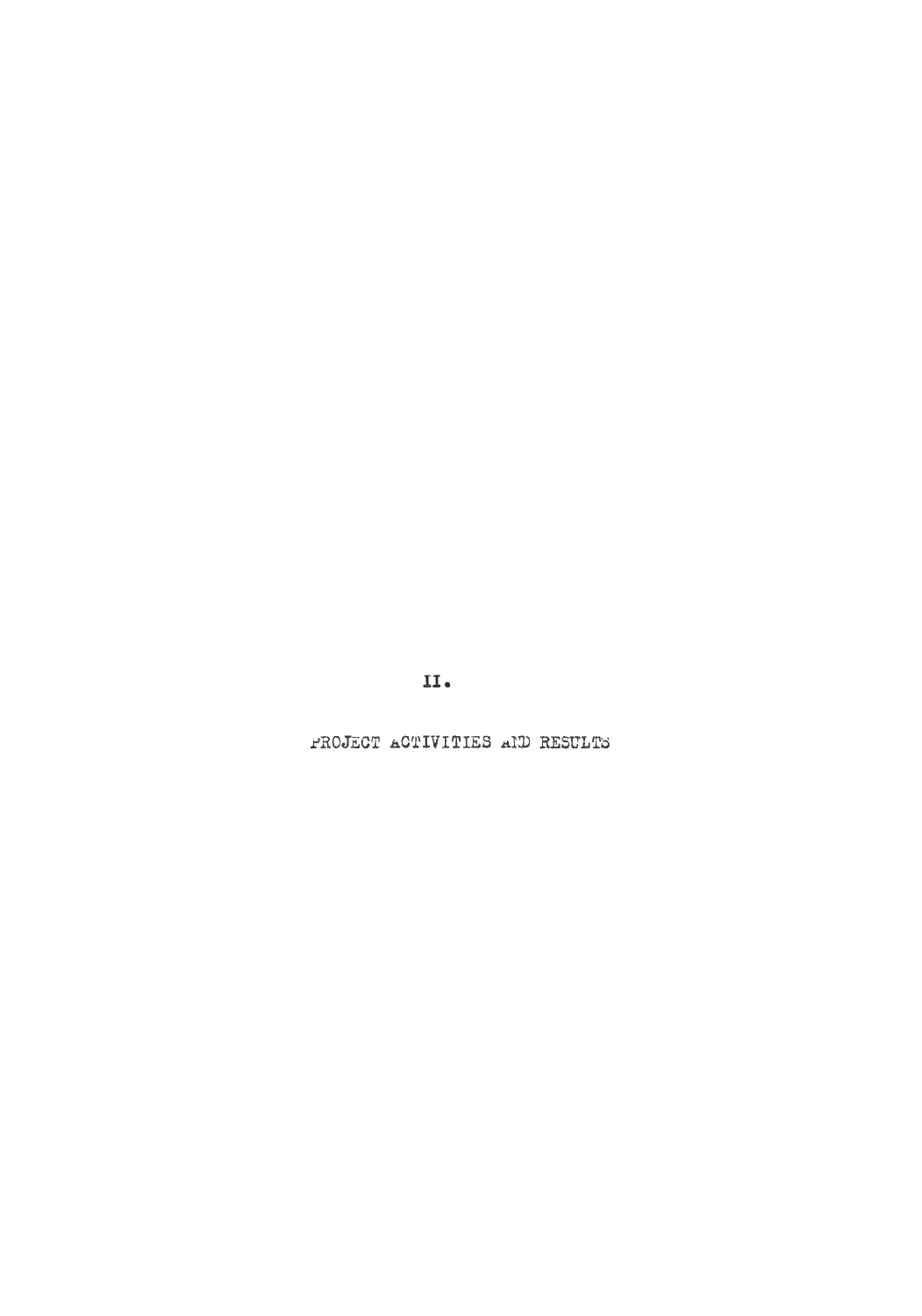### SOIL IMPROVELENT.

By virtue of two result demonstration which have been put on in Goconino County this season, there has been a greatly increased interest in soil improvement practices. Two demonstration plots were planted, one to rye and the other to vetch, both to be followed by potatoes. The work of Leader Burrus is of particular interest, in that he has been using this method of soil improvement over a period of years. This year, when the potato crop in Doney Park was almost a complete failure. �urrvs' crop did fairly well, ana. the results achieved may be credited directly to the influence of plowing under rye as a green manure crop. Other farmers in the vicinity are realizing the value of this practice. and are also planting rye for green manure, as well as plowing under the summer growth of weeds on land which has not been planteu.

Vetch has haruly proven itself adaptable to this country, but we have had no fair trial due to the lack of moisture. Last year indications were that vetch would make a good growth in anything like a normal year, the potatoes grown upon the vetch ground this year yielded around. three times as much as aid those grown on land from which a crop of oat hay was cut last year. The growth of vetch was not so good this year. This project will be continued next year.

Our figures show that a total of seventeen farmers in this county are now using soil improvement practices.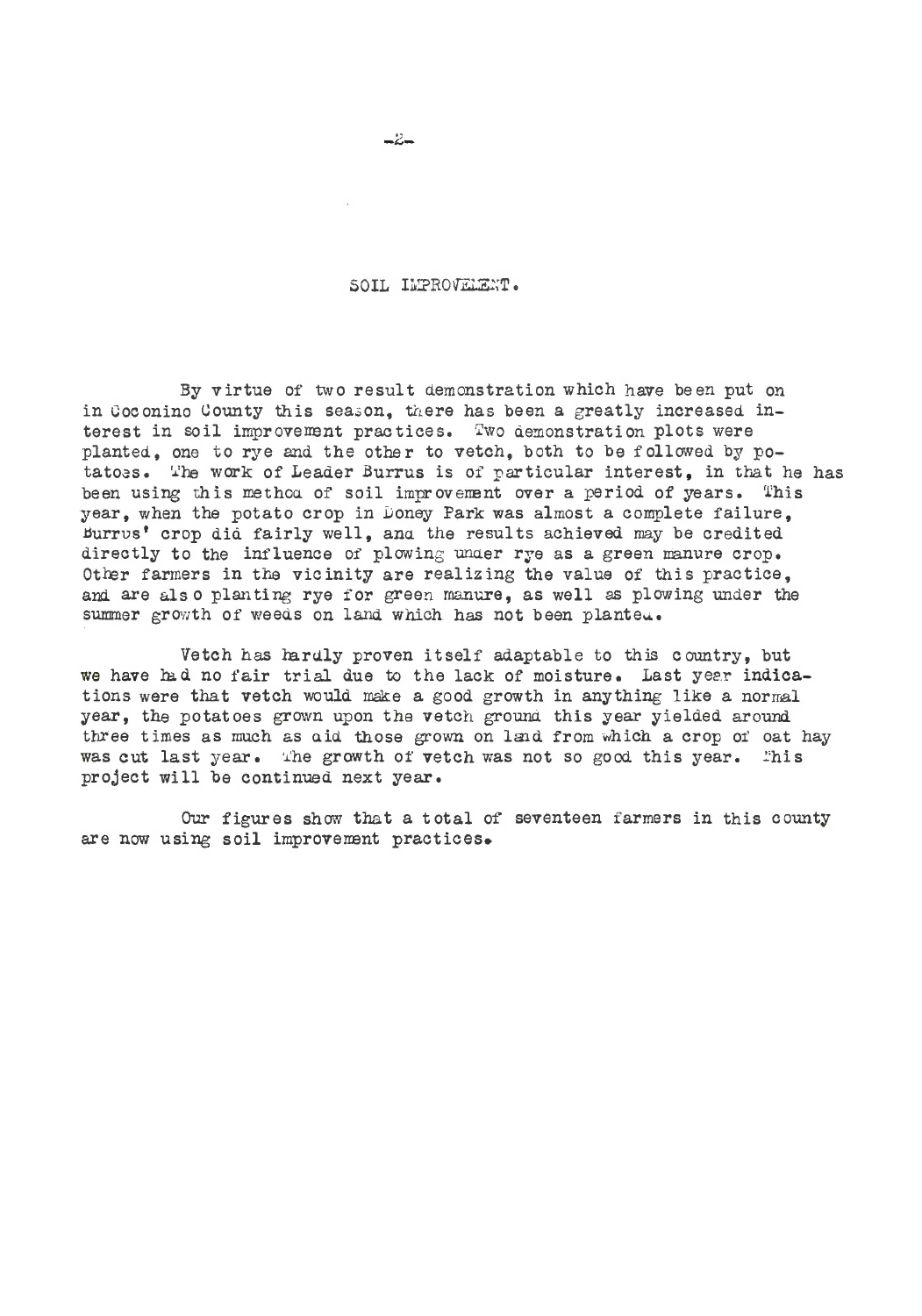# SEED POTATO SELECTION.

Especial emphasis has been put upon work on this project, and it is believed that almost every farmers in the county has been reached. either through aemonstration or farm visit. Welve method and three result aemonstrations have been held.

Four farmers brought in certified seed for planting, and Mr. wm. Rittenhouse of williams, was instrumental in bringing in three lots of seed for planting. The varieties brought in were "hite Pearl, Irish Cobbler, Netted Gem and Bliss Triumph. Results indicate that the pearl and cobbler are especially well suited to the higher elevations and heavier soils, whereas, the triumph is particularly valuable as an early potato on the lighter and more cindery lands. The results obtained with netted gem potatoes would hardly justify much planting of this variety until more result demonstration work has been done.

The Peachblow, which is grown by most of the potato growers here, still continues to be the standard variety, and a study of the different varieties compared with Peachblow indicates that it is to be recommended as a late potato on the light lands, particularly in the farming sections east of Flagstaff, comprising those areas known os Black Bill and Doney Parks. The Agent believes that the farmers here should stick to Peachblow and some varie ty which may pr ove better than the Peachblow on the heavier lands. Our work will be continuea during the coming year in an endeavor to throw more light upon the subject of which is the best pot�to for the heavier lands. The Peachblow has proven itself over a series of years.

Due to the drought last year, many of the potatoes did not grow large enough for table use, and an effort was made to sell the surplus as seed. No seed was sold out of the county which had not been treated for several years for scab and rhizoctonia. About  $2,500$  worth of seed spuds were disposed of in this way. We are up against a similar proposition this year, and the Agent is now looking into the demand from territories which may be in the market for seed.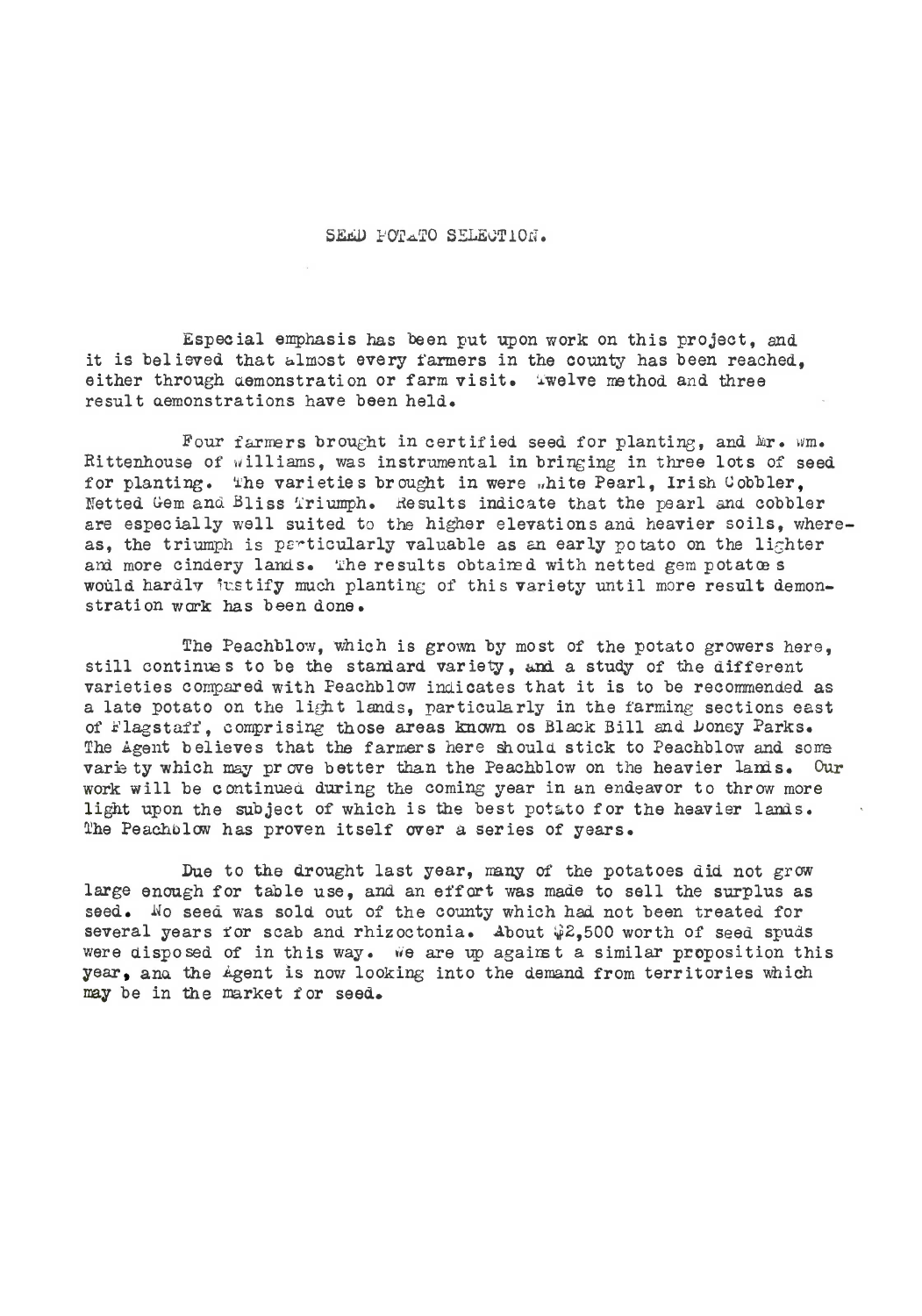## INSECT AND DISEASE CONTROL

Considerable losses have been experienced by the fruit growers of this county on account of codling moth, both on Oak Creek and in the Indian orchard at Tuba City. The Agent got in touch with Mr. Harvey K. Meyer, until a short time ago in charge of the western Navajo Indian Agency, and arranged to have the orchard sprayed under the directions of this of fice. Last year (1925), hardly an apple could be found that was not wormy. The orchardist sprayed as per �irections, and the resultant crop this year was larger and contained less worms than has any crop grown since Mr. Meyer first became connected with the Agency. Superintendent Walker, who took Mr. Meyer's place, was highly satisfied with the results obtained, and has asked the Agent to continue the work during the coming year.

�rrangements have been maue for the Agent to personally superintend spraying in the vicinity of Sedona. Practically all of the orchards in that section were sprayed last year, but good control was not secured, probably due to too late spraying. One trouble which we have is that most of the orchards contain <sup>a</sup> good many varieties of apples and pears, and the bloom from each tree must be treated separately and at different times if the best results are to be secured.

On <sup>a</sup> visit to iredcnia, an isolated settlement next to the Utah line about three hundred and fifty miles from rlagstaff, the Agent found that the orcharas there were producing not more than ten percent of the fruit that they were capable of producing. Practically every farmer was visited and next year should see some control work aone there.

Potato disease and insects were not much of a problem in this county this year. Aphis gave considerable trouble, and many farmers received instructions relative to control. Tomato wilt also gave some trouble on Oak Creek, and recommendations were made relative to its control. Due to the dry weather anu rather slow growth of truck crops, the losses from aphis were quite high. Grasshoppers gave <sup>a</sup> great deal of trouble in �oney Park and Black Bill Park, and several farmers were shown how to mix and apply poisoned bran. Not very satisfactory control was had, however, inasmuch as the neighboring range country was heavily stocked with hoppers, and as those in the fields were poisoned, more moved in.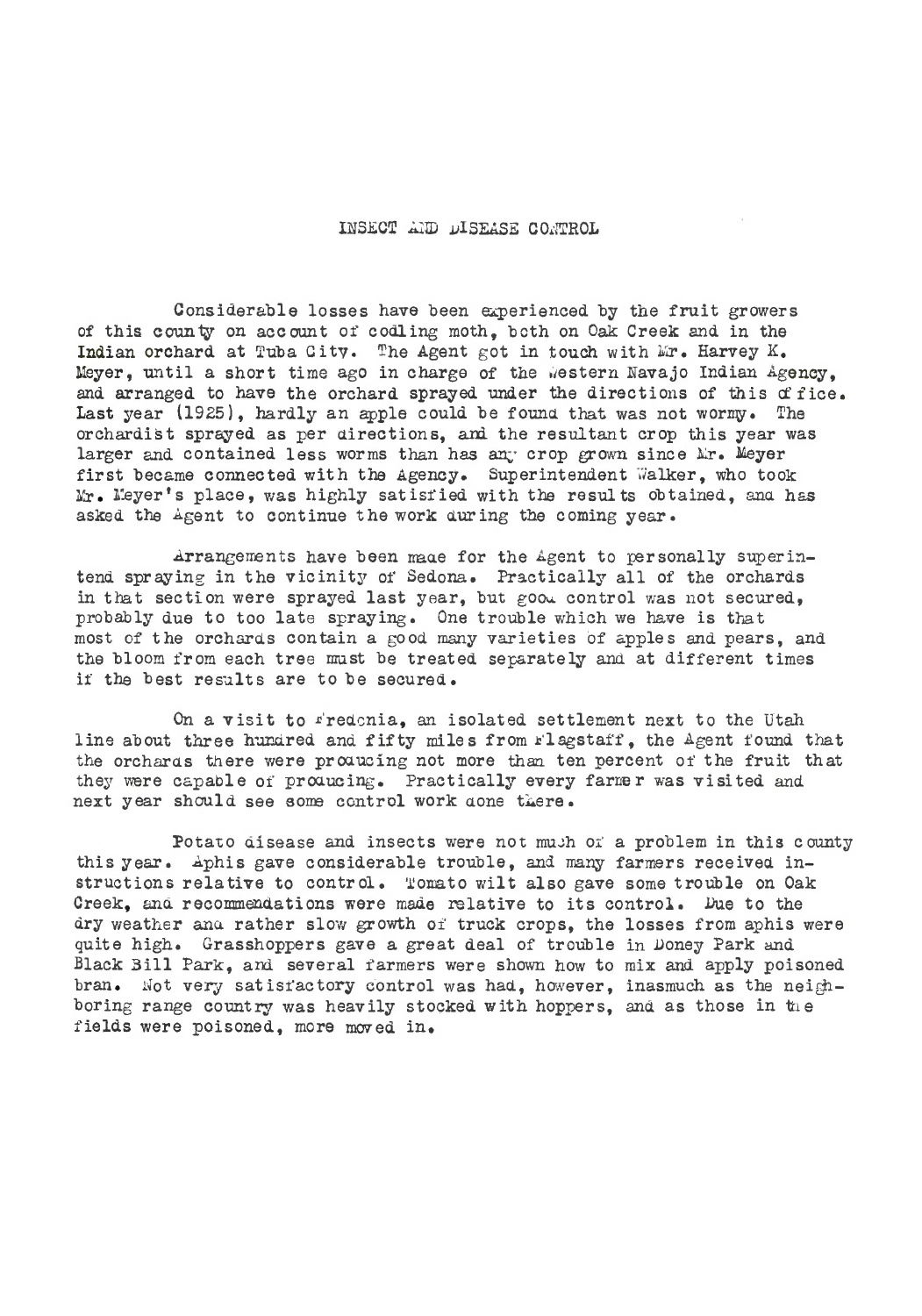SEED CORN SELECTION

The corn crop over the county was generally good this season. One of our farmers here is doing a valuable work in seed corn selection. and the Agent assisted him in selecting his seed for the coming year. Three farmers were present ana were shown proper methods of selection. Minnesota 13 also gave good results this year, although most of it was caught before maturity the previous season. Cold weather following planting delayed the crop somewhat, necessitating <sup>a</sup> seconi planting in several local itie s.

 $-5-$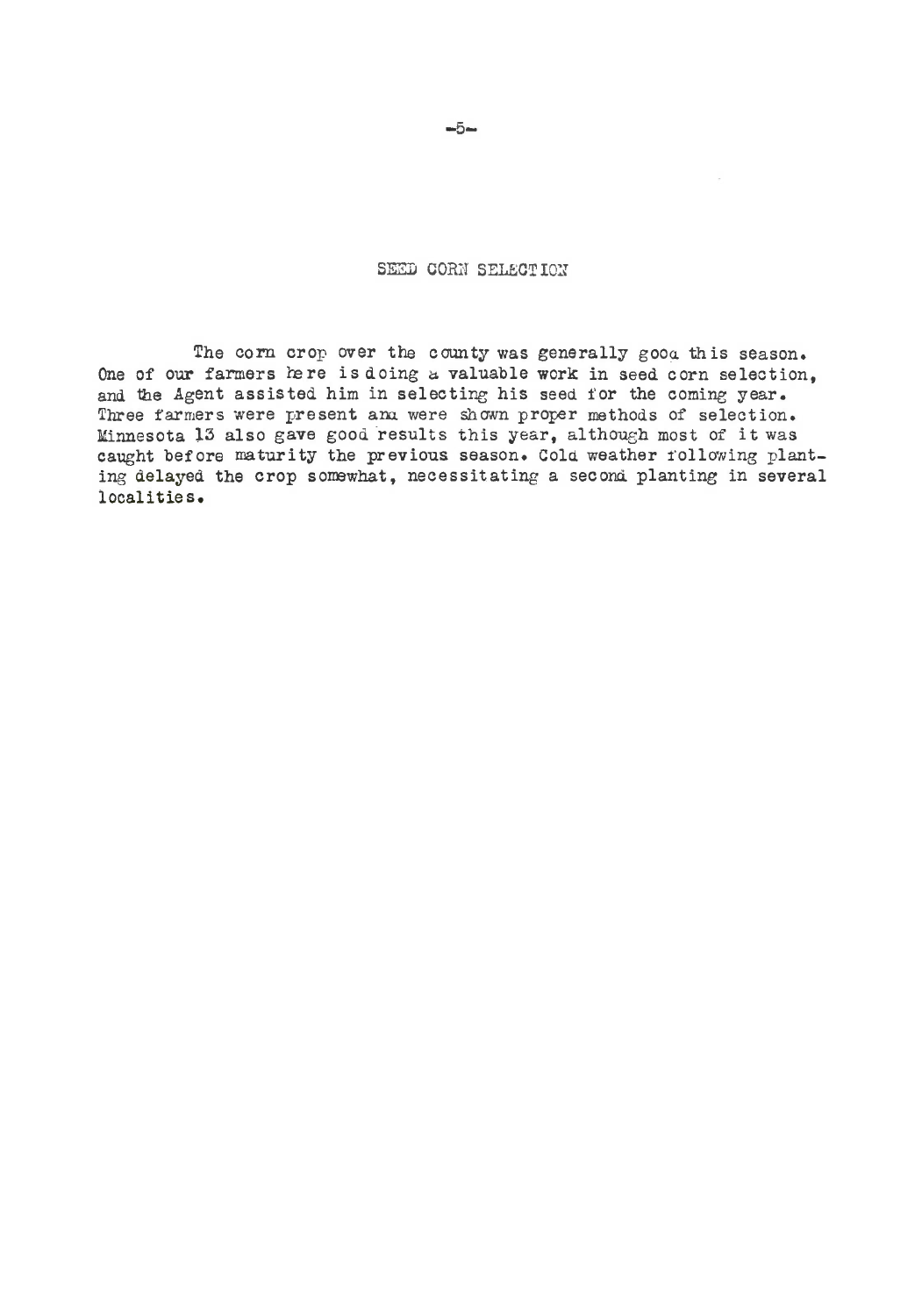# LETTUCE GROWING

Two result demonstrations wete started. One was lost early in the season because of dry weather. The second did quite well, but did not compare with the crop upon similar ground, grown by the same farmer, during 1925. This work will be continued, as last season's results were not thought to be a fair criterion of what might be done along this line of farming. It is planned to have at least two demonstration plots next year.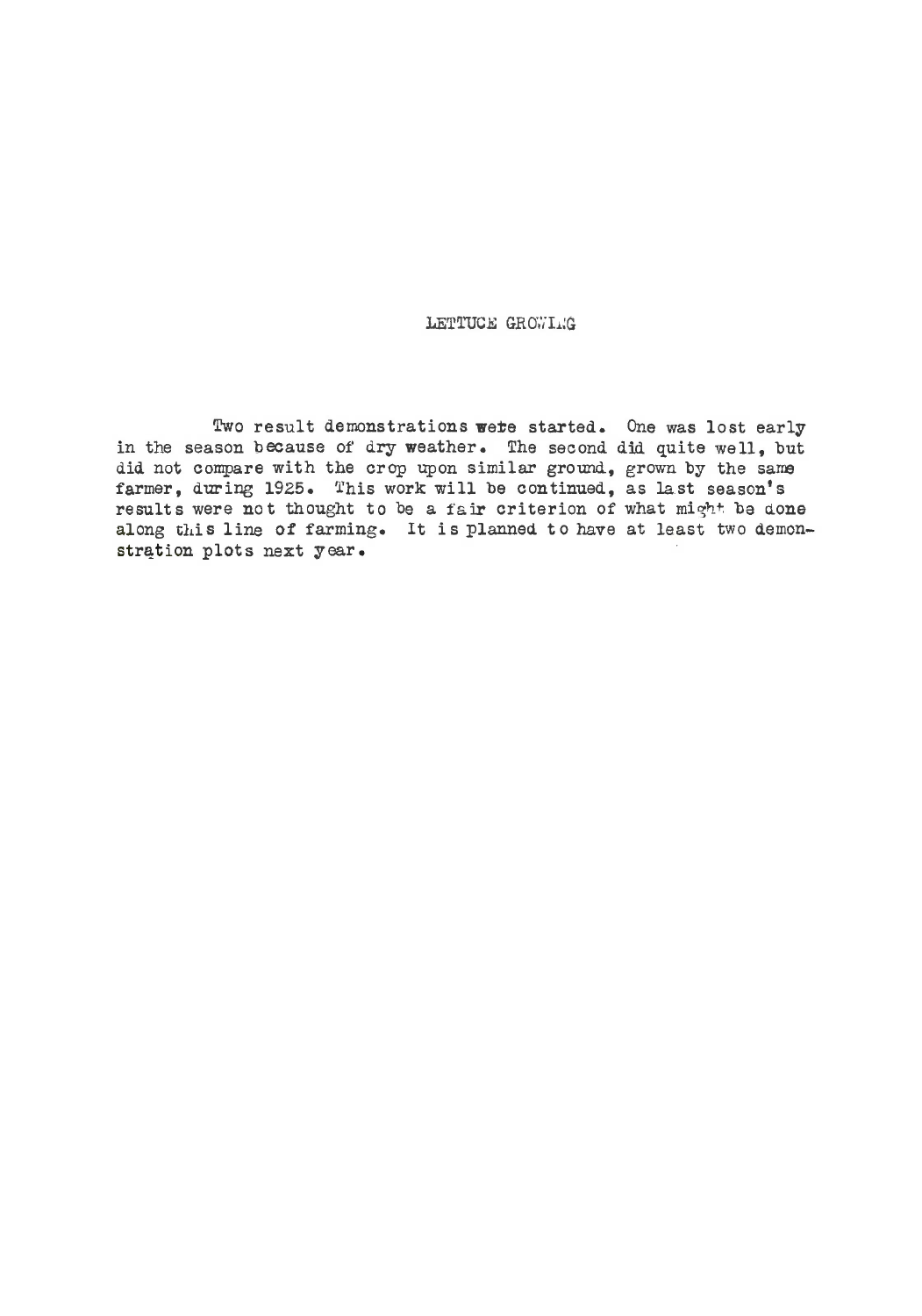TRUCK GARLENING

Observations of the *Agent during the season of 1925 convinced* him that there were considerable possibilities in growing root crops for stock feed, and through the cooperation of two seed houses, nine varieties of stock beets and stock carrots were planted. Due to the dry wether, the results were very poor, but this work will be continued next year.

Two cabbage demonstration plots were started. One was lost, due to the dry weather and insects. The other oid fairly well. This work will also be continued, as results achieved during the past dry season are not conclusive.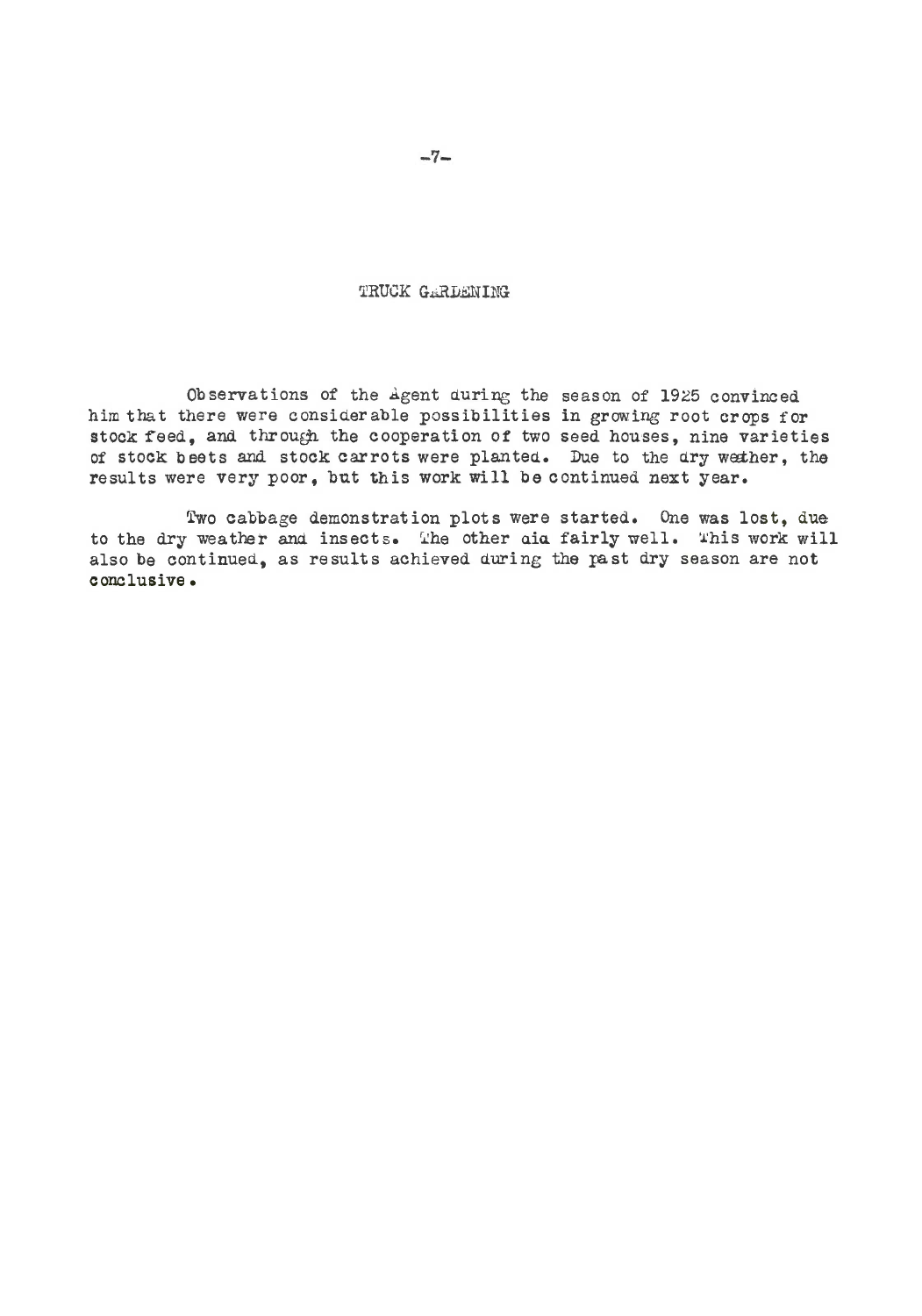DAIRY FEEDING AND MALAGEMENT

Corn, when ensiled in cheaply constructed trench silos, has proven a valuable source or winter feed wherever used. The use of this feed has materially increased milk proauction. Two farmers are cooperating in this work. The Agent has spent considerable time with every dairyman in the county, and has gone over their feeding schedule, and made recommendations by which they have been able to establish themselves on a better feeding basis. Two pure-bred dairy bulls have been brought into the county auring the past season.

## DAIRY MARKETING

Two dairies have recently ceased retailing, and are selling their milk through the wilk Depot. This leaves only three trucks aelivering from house to house. Plans are under way for a cooperative piece of work under which it is planned to sell all milk through the one central organization.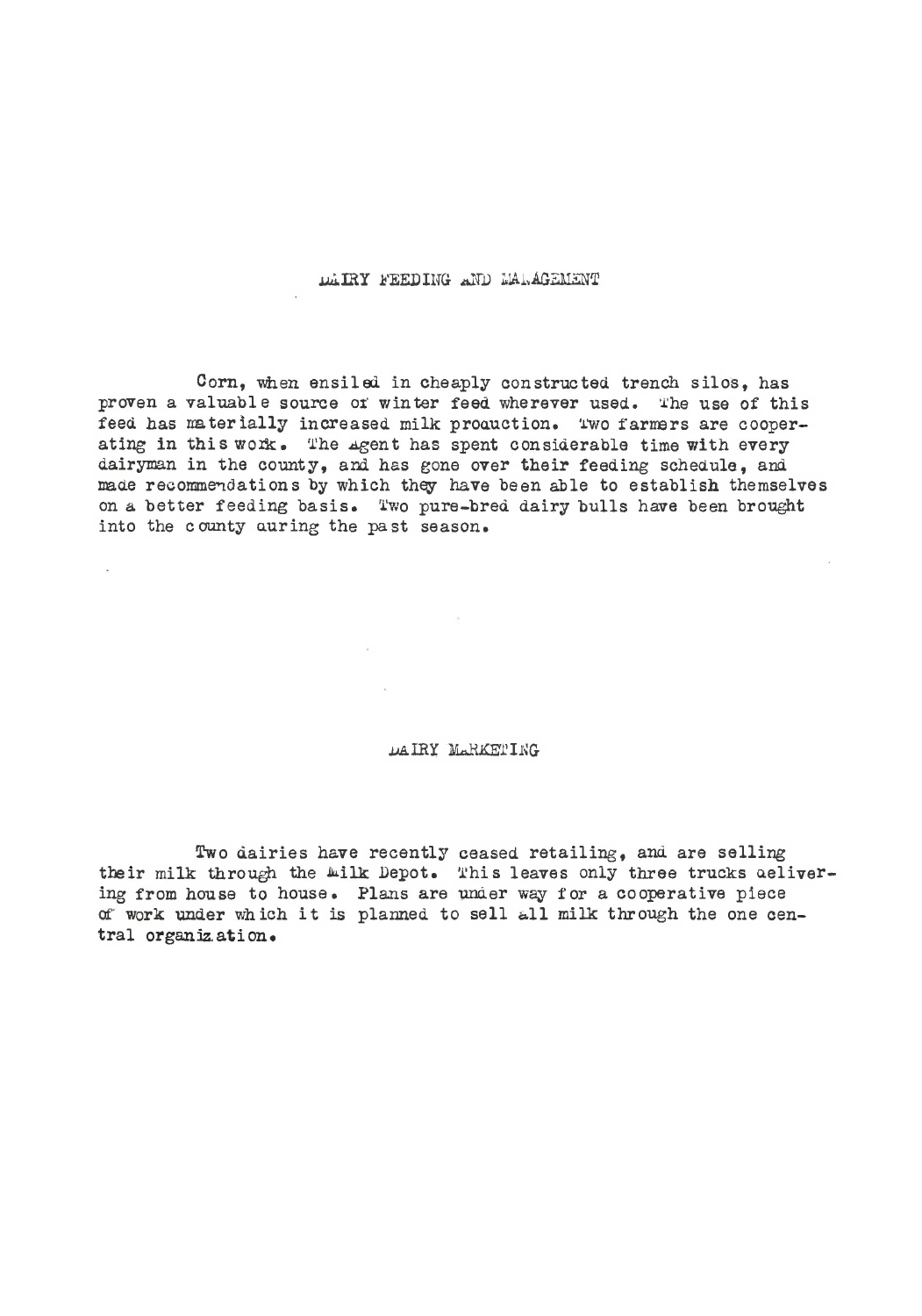#### RODERT CONTROL

More time and effort has been spent by the County Agent on this project than upon any other one project. The prairie aog problem in the farming areas here has been a most important one. Potatoes are seldom bothered, but the dogs follow down corn rows digging up the planted seed, in a good many cases ruining the stand and possibilities of a crop. and also work into and cut down a large amount of grain where the dogs are present in numbers. The large losses have stimulated us to put for th a greater effort towards control, and this season's work practically removed the prairie aogs from four farming sections of the county, namely, Doney Park, Black Bill Park, Cliffs and fort valley. These four areas were treated with thallium, a new poison developed by Mr. E. E. Horn of the U. S. B. S. Mr. Horn spent the summer here experimenting with this poison, and as soon as the optimum aosage was determined, we got busy, treating the four areas mentioned. Practically one hundred percent extermination was obtained, only a very few dogs being left, and these were gradually cut out by the use of 22 rifles. with a small amount of work next season, the dogs should be completely eliminated from these farming regions.

During the early part of the season the field crew, with Ar. Everett Mercer in charge, treated anderson Mesa. On an average the dogs were reduced to five percent of their original number. It is planned to continue this work during the early part of the season during the coming year, thallium being used. with a view of completely exterminating them. anderson Mesa furnishes perhaps the best summer range in arizona. large areas being considered. and this work will greatly ennance its value as a forage promicing area. An interesting sidelight is that we found that dogs, coyotes and cats were poisoned by eating the dead prairie uogs, and we hope to see a meterial reduction in the number of coyotes inhabiting Anderson Mesa during the coming season.

Complete figures show that 127,585 acres of prairie dog infested land were treated during the past season. 23,386 quarts of poisoned grain were used, and 214 farmers and stockmen cooperated in putting out his poison. A letter from Mr. R. E. Daggs, a sheepman, from *illiams*, Arizona, shows the value of rodent control insofar as his own case concerned. A quotation from Mr. Daggs' letter follows:

"My ranch of 50,000 acres was treated last year and this year there is practically no dogs left except those which came in from the nearby ranches, which were not treated. The value of the forage saved will run into several thousand dollars."

another phase of the rodent control work is the poisoning or rats and mice in stores and warehouses, both in town and in the country. A large amount of liquid poison has been aistributed, with very good results, Babbitt Brothers Trading Company, who operate stores all along the Santa Fe railroad in this northern country, are using on an average ten gallons of the liquid poison each month, this poison being furnished from this office.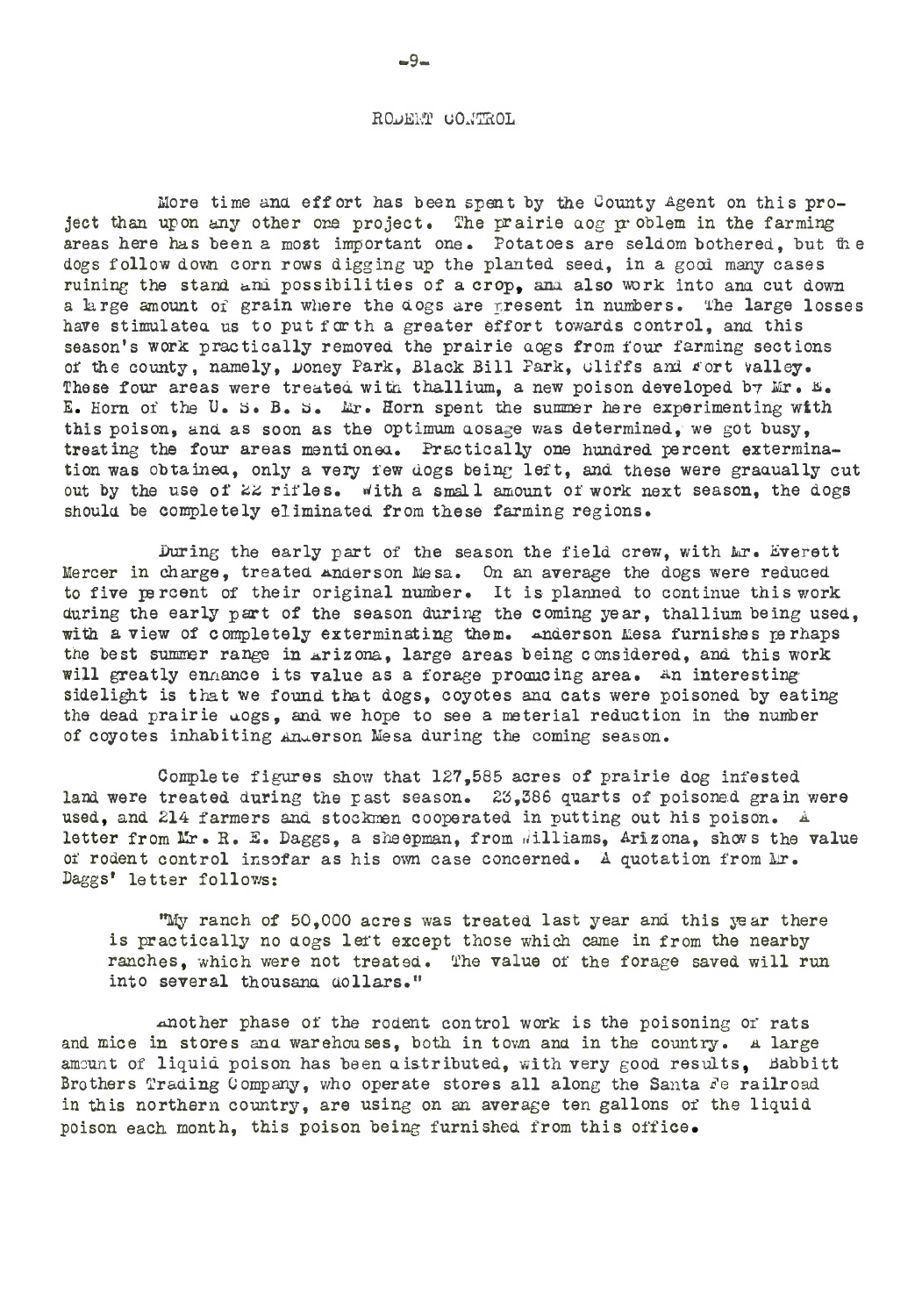RANGE SUPPLEMENTAL FEEDING

Very little has been done on this project. Arrangements have been made to secure a quantity of tanzig mustard seed for experimental planting this spring. The brome grass demonstration indicates that while this plant may be adapted in the moist sections, that it will gradually uie out under arouthy conditions such as we have experienced.

 $-10-$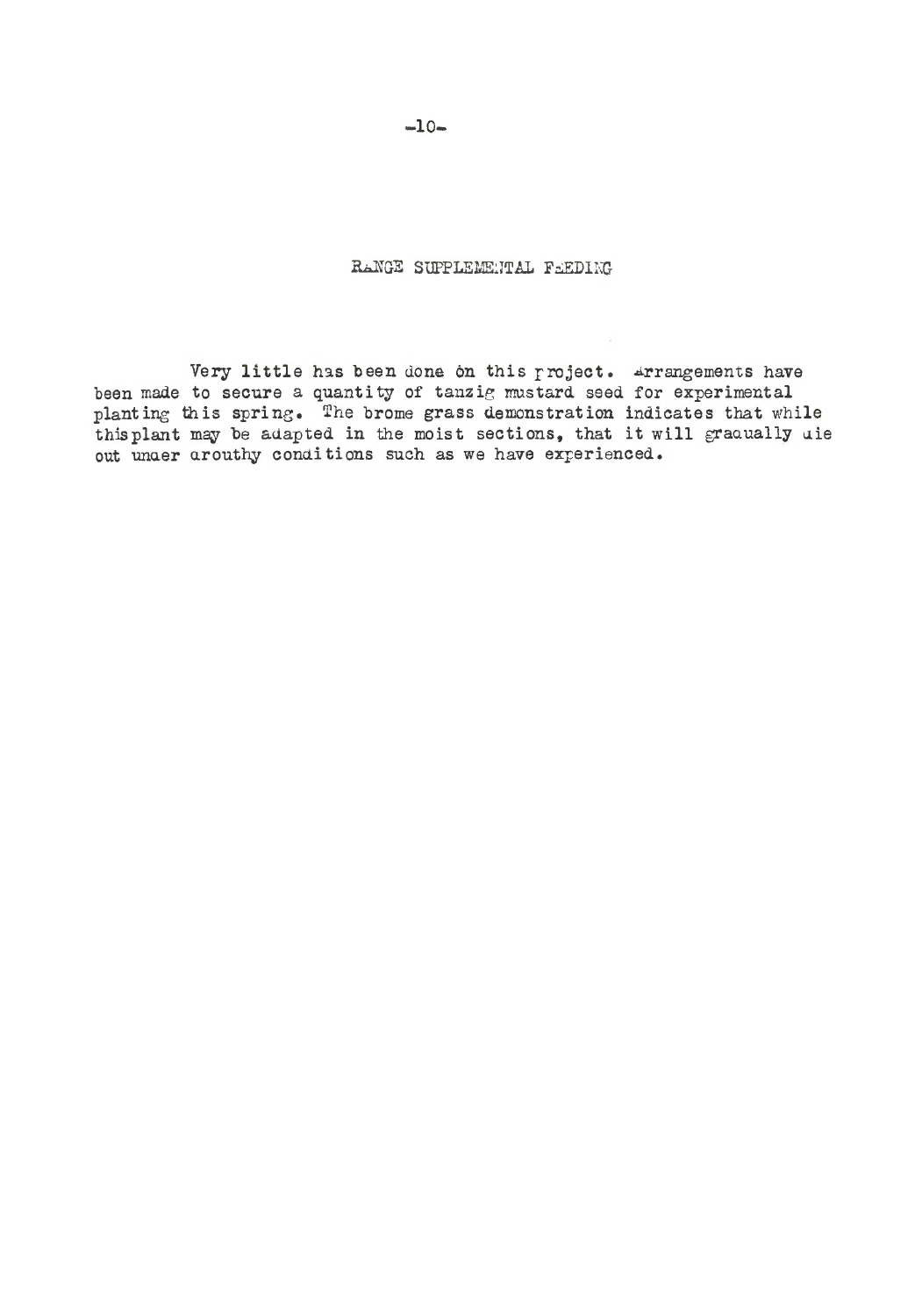FLEECE SELECTION

In our fleece selection work this year, we made an endeavor to ustermine what range there might be in the weight of fleeces of various ewes within a range band, and did this weighing and judging in the presence of stockmen, discussing with them the range in weights and methods Of selection which would enable them to increase the wool production of their range ewes. Two meetings and demonstrations were held, with nine stockmen present. In audition, the Agent and Specialist discussed the work with a number of stockmen. During the coming year we hope to go over an entire band, with the view of graaually increasing their wool production through selection. Fleece weights ranged from three and one-half to fourteen pounds. thus showing a wide variation.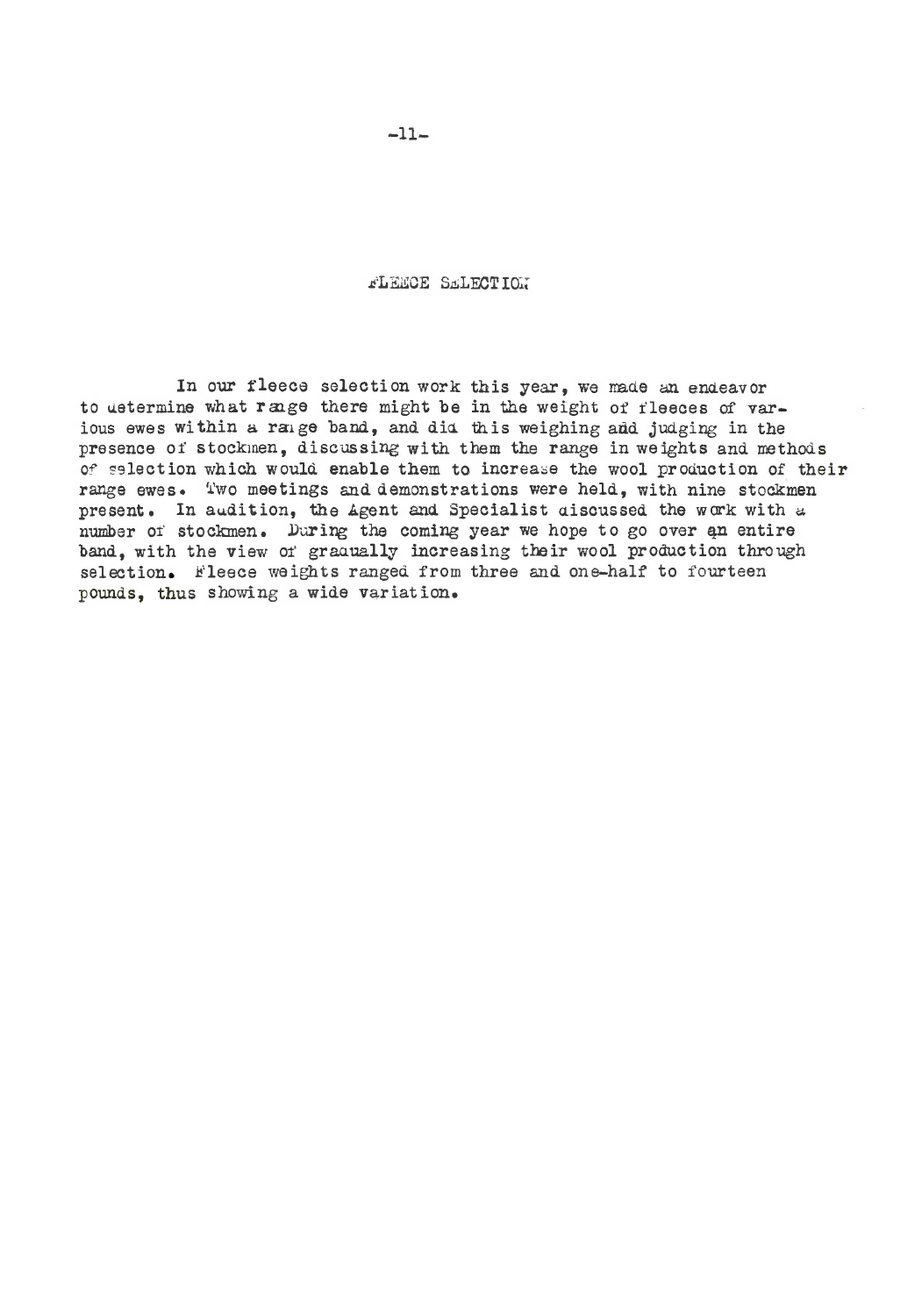### BETTER SIRES

The Agent helped one sheepman select about one nundred buoks for use on range bands. These bucks were both Hampshire and Rambouillets, the forger being used to top mature ewes and the latter being used on the rearling ewes.

Specialist Pickrell and the *Agent* have spent considerable time on the ranges of various outfits in this county during the past season, and have met with stockmen to discuss improved range methous. Specialist Pickrell has also been instrumental in securing a large number of bulls for use on range outfits in the western part of this county.

#### RANGS LIVESTOCK LANAGEMENT

During the past season the Agent was requested by one sheepman to aid him in the selection of ewe lambs from 5500 head of ewes which were to be used in the replacing of old stuff to be sold out. About 800 head of ewe lambs were selected out of possibly 1100. we will go through a similar selective process next year. Figures on the fleece weights of this outfit (average) will be kept, and the improvement noted.

In cooperation with the Bureaus of Animal Industry and Agricultural Economics, five livestock records were secured on outfits in this county. This information should materially aid us in our managemental work.

#### DEHORNING

Hot much will be uone on this project unt <sup>11</sup> the fencing project of the Forest Service is carried out, so that all range cattle belonging to one outfit may be separated from cattle of another herd. One stockman, believing in dehorning, will hesitate to do much of it as long as neighboring cattle are left with their horns on. The coming year should see a material increase in the amount of dehorning which is done. Two outfits have signified their intentions of dehorning all steer calves.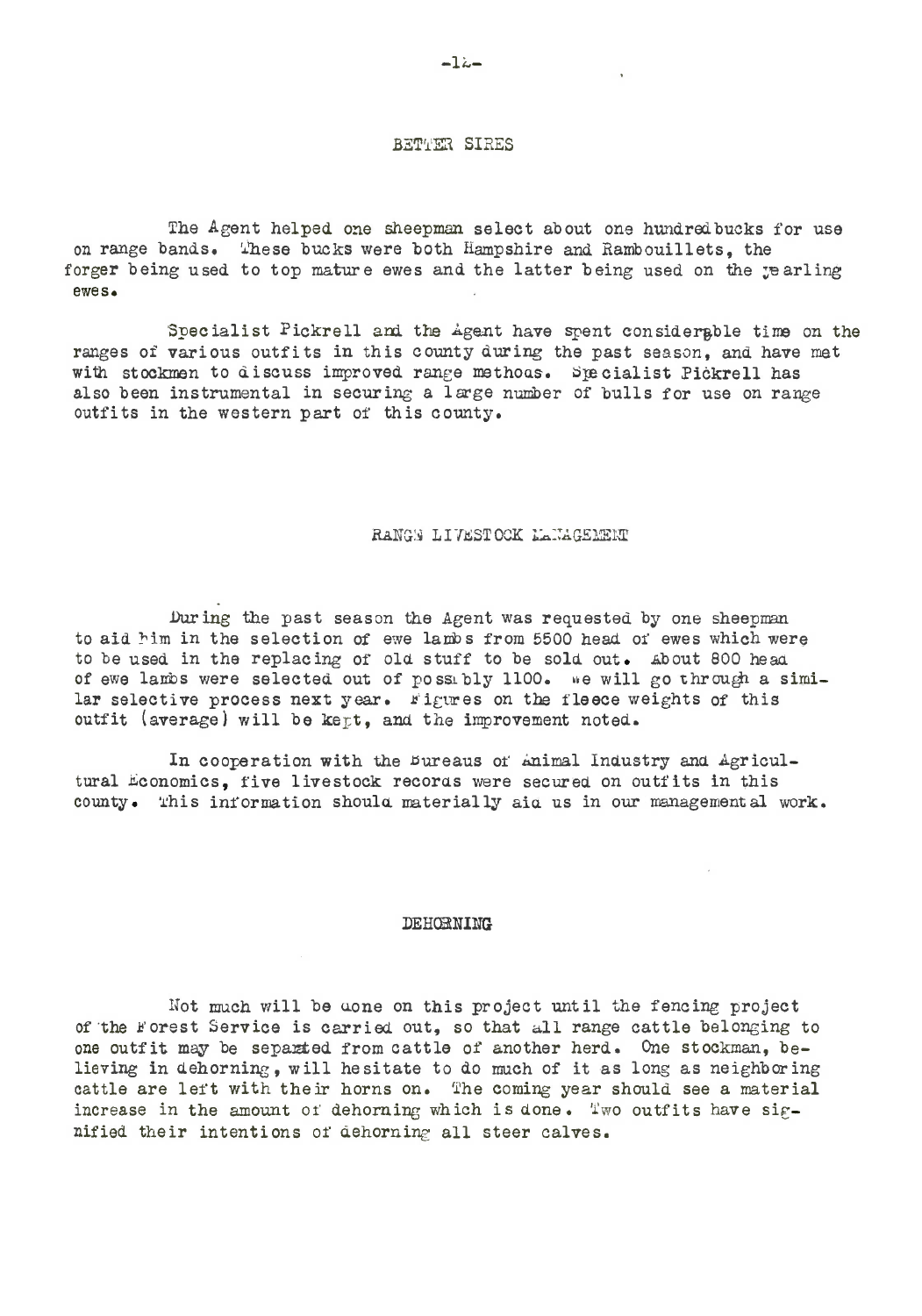POULTRY CULLING

Practically every farmer in the county has been reached by this work, and most of them are culling their flocks. The commercial poultrymen especially are devoting much time and attention to this work. Specialist Boggs visited the county during the late summer, and most of the larger poultrymen were visited and culling aiscussed. One demonstration was held in Black Bill Park with twelve farmers present. This work has proven or especial value to the poultrymen here, and culling is becoming <sup>a</sup> general practice.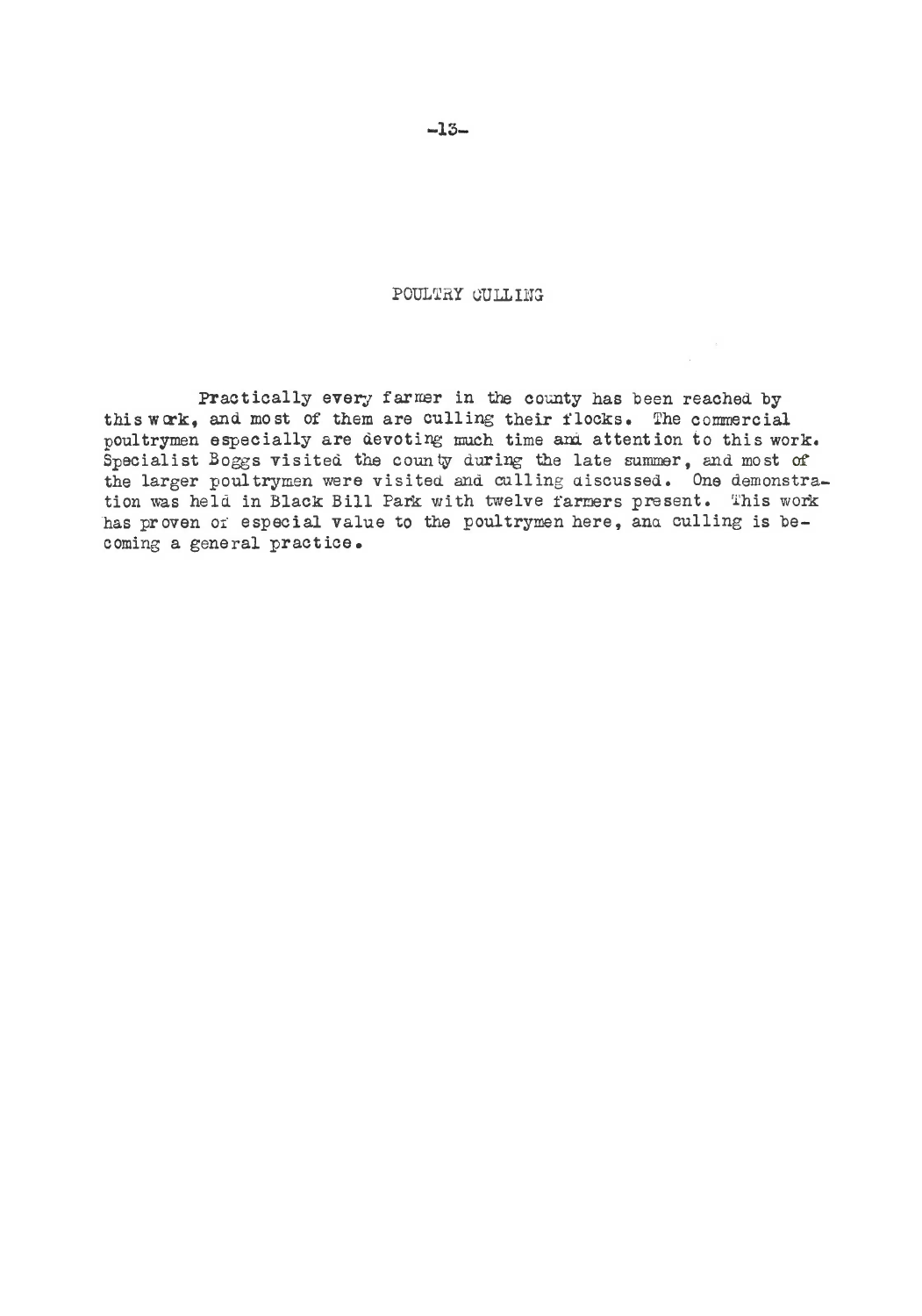FEEDING AND HOUSILG OF POULTRY

Seven new poultry houses have been built this year. Practically every farmer has been given instructions and recommendations for proper feeding of poultry. The Agent has made a special effort to follow up this work and see that farmers were getting the most out of their flocks. considering the facilities which they had.

BROODING OF BABY CHICKS

,,'ide publicity was given articles papared by Specialist L. C. Boggs rela tive to the feeding and. care of baby chicks. Practically all farmers buying baby chicks were visited either by the Agent or by the Agent and Specialist Boggs. Three demonstrations were held with eighteen present. The Agent visited the farmers raising baby chicks periodically in order to see that they were coming along satisfactorily and can report that almost without exception a high percentage of chicks were raised.

The poultry industry has expanded a great deal uuring the past year, and will continue to expand until eggs enough are produced to supply the local demand. *Legs* are now being shipped in from both Uolorado and California. A good percentage of chicks raised by farmers should go a long ways toward encouraging farmers to buy baby chicks and establish a commer<sup>c</sup> ial flock.

 $-14-$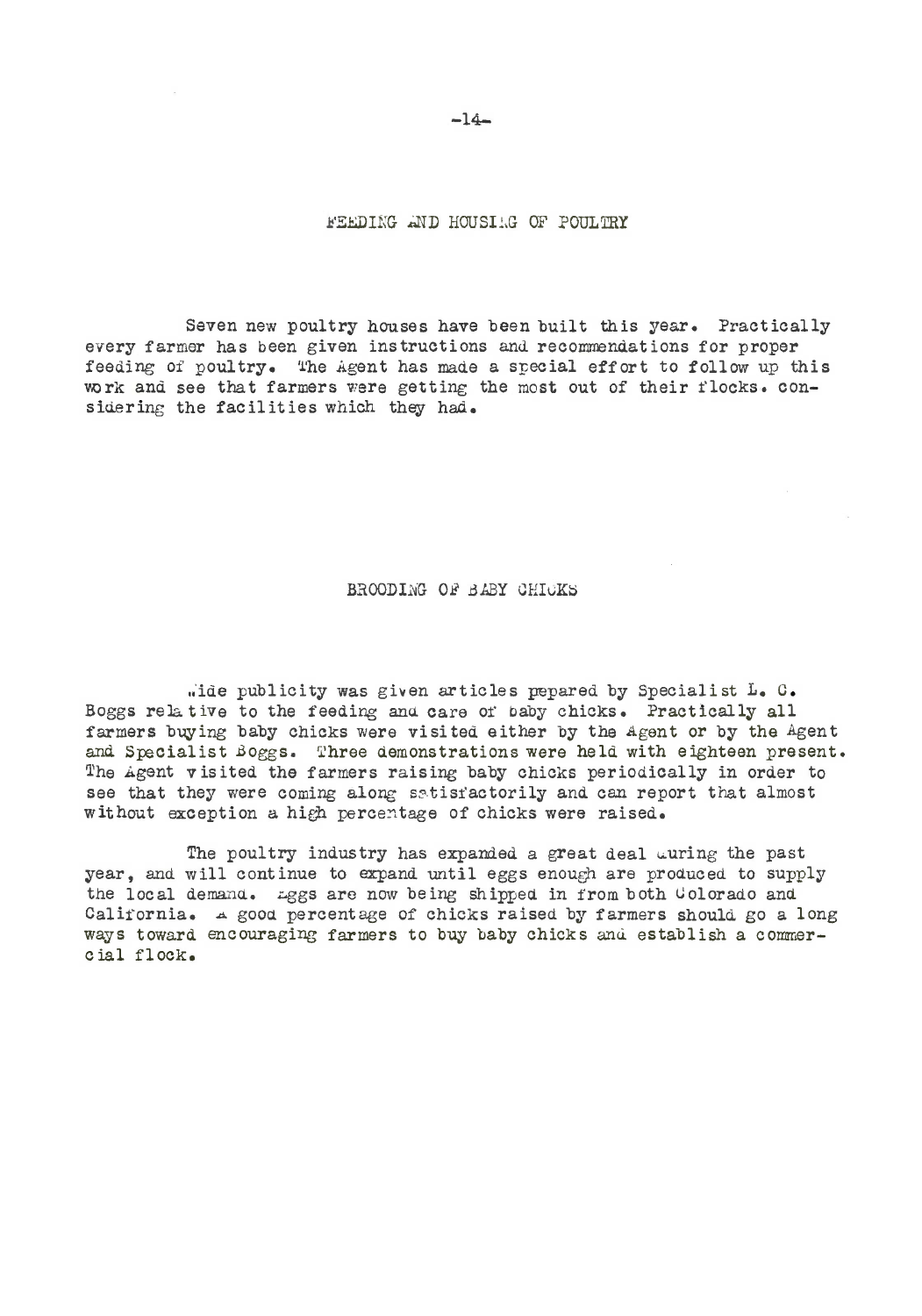## BOYS' AMD GIRLS' CLUBS

 $\sim$ 

Club work was largely a failure this year. Two garden clubs were started. One at Hed Lake was discontinued early in the season, and another at williams did not fare much better, only three members completing their work. Club work next year will be confined to livestock clubs, no effort being made along the line of gardening unless indications are that the season will be better than last.

 $-15-$ 

 $\mathcal{L}^{\mathcal{L}}(\mathcal{L}^{\mathcal{L}})$  .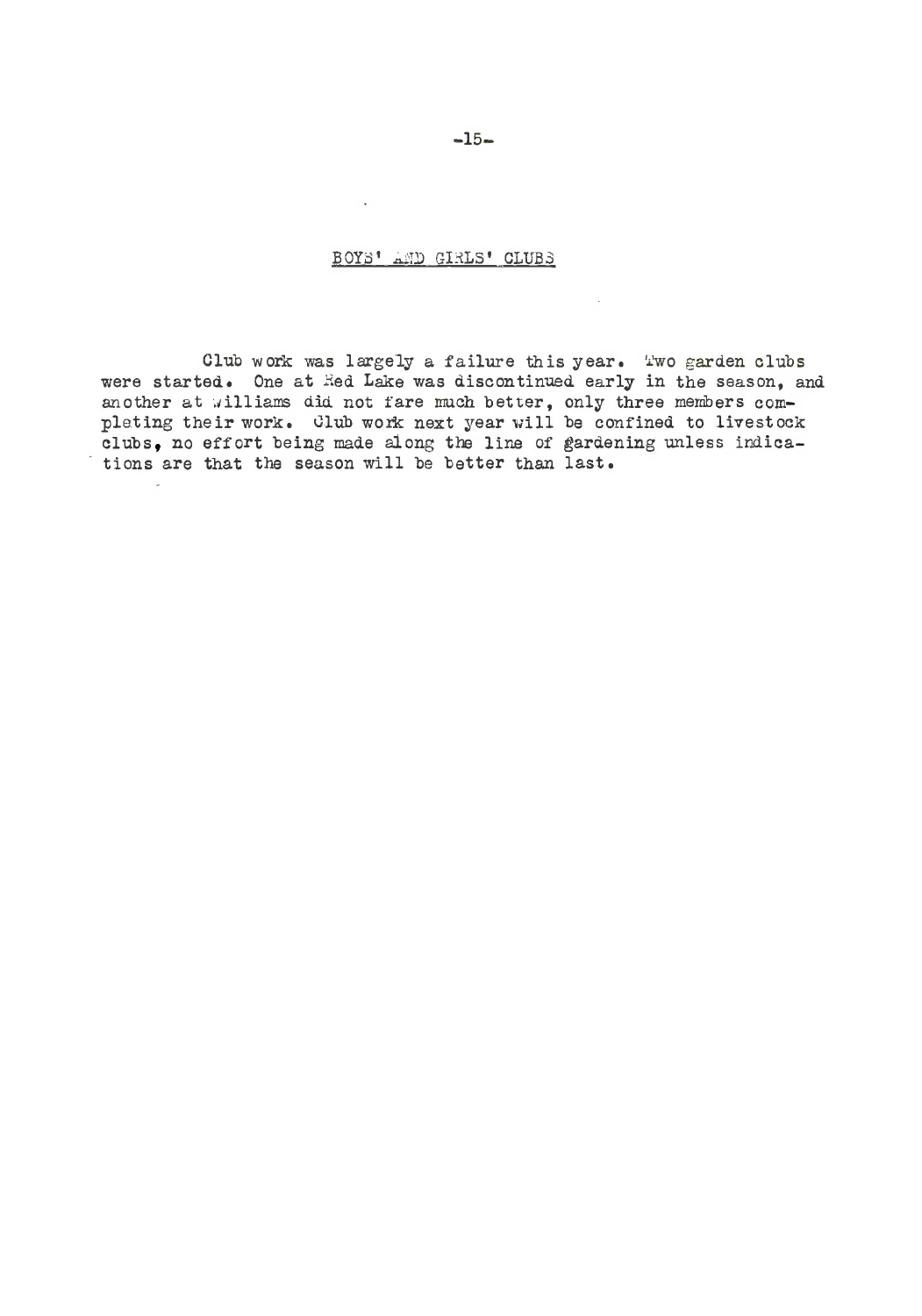FARE AID HOME IMPROVERENT

Dry weather auring the past few months necessitated farmers in Black Bill and Doney Parks hauling water from Cliffs, making an eight mile haul in some instances. This has stimulated the building of cisterns, five of which have been built by farmers in these two parks. In auaition, one lighting plant has been installed.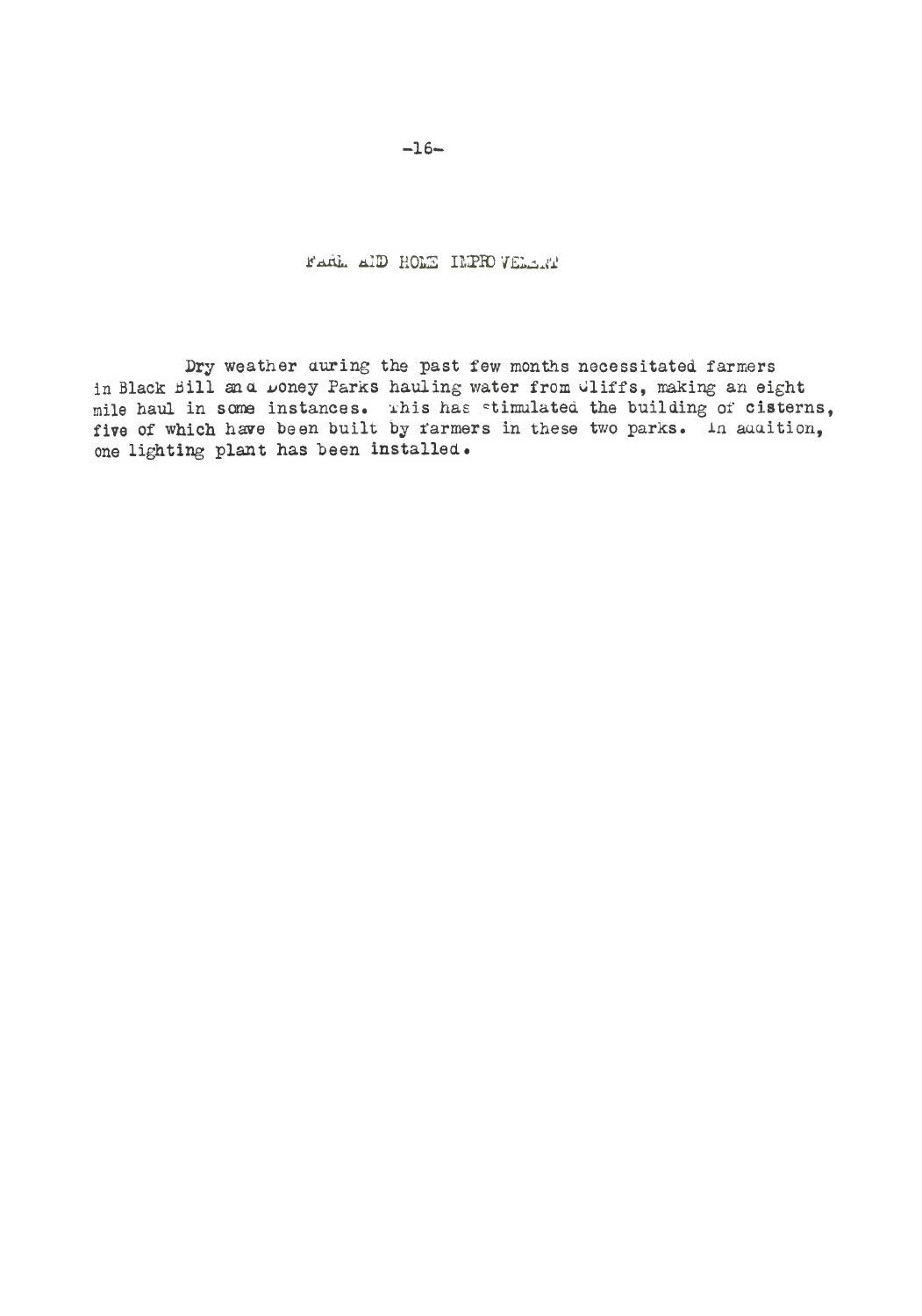TUBERCULOSIS ERADICATION

Dr. Crump and the Agent tested two hundred and twenty head of dairy cattle during the early spring, and recently Dr. Lingo, rederal Veterinary, and the Agent have tested out all cairies, as well as completing Doney and Black Bill Parks. So far but two reactors have been found, with no reactors in dairies of the county. we are continuing this work in February and plan to test every dairy cow in the county. Indications are that we can clear up this county within the next year, and then have a modified accredited area.

 $-17-$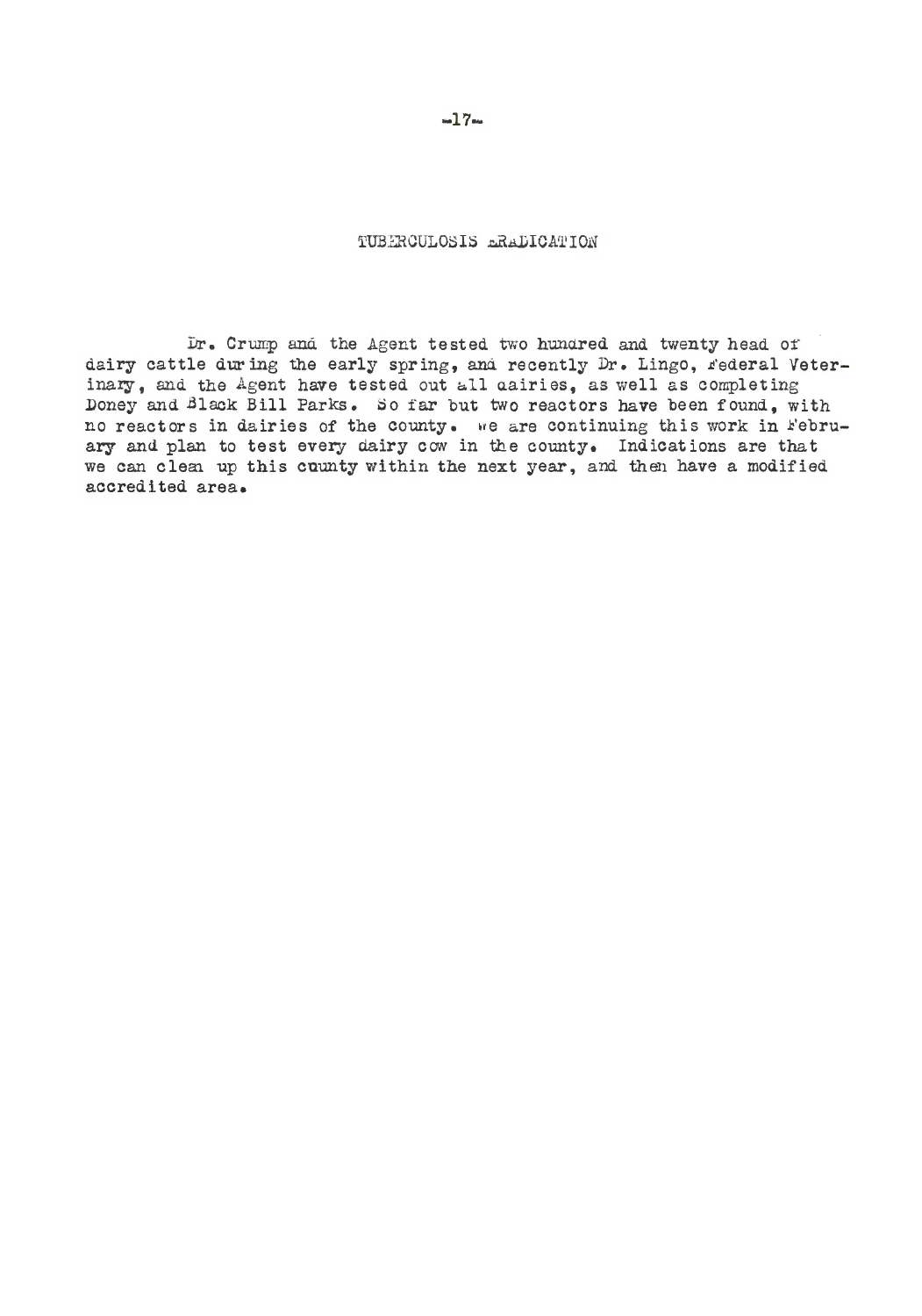

Dryfarm Minnesota 13 corn, ensiled in a trench<br>silo, furnishes feed for eight months of the year on the<br>farm of the mountain  $\mu$ airy. Yield of silage estimated at ten tons per acre.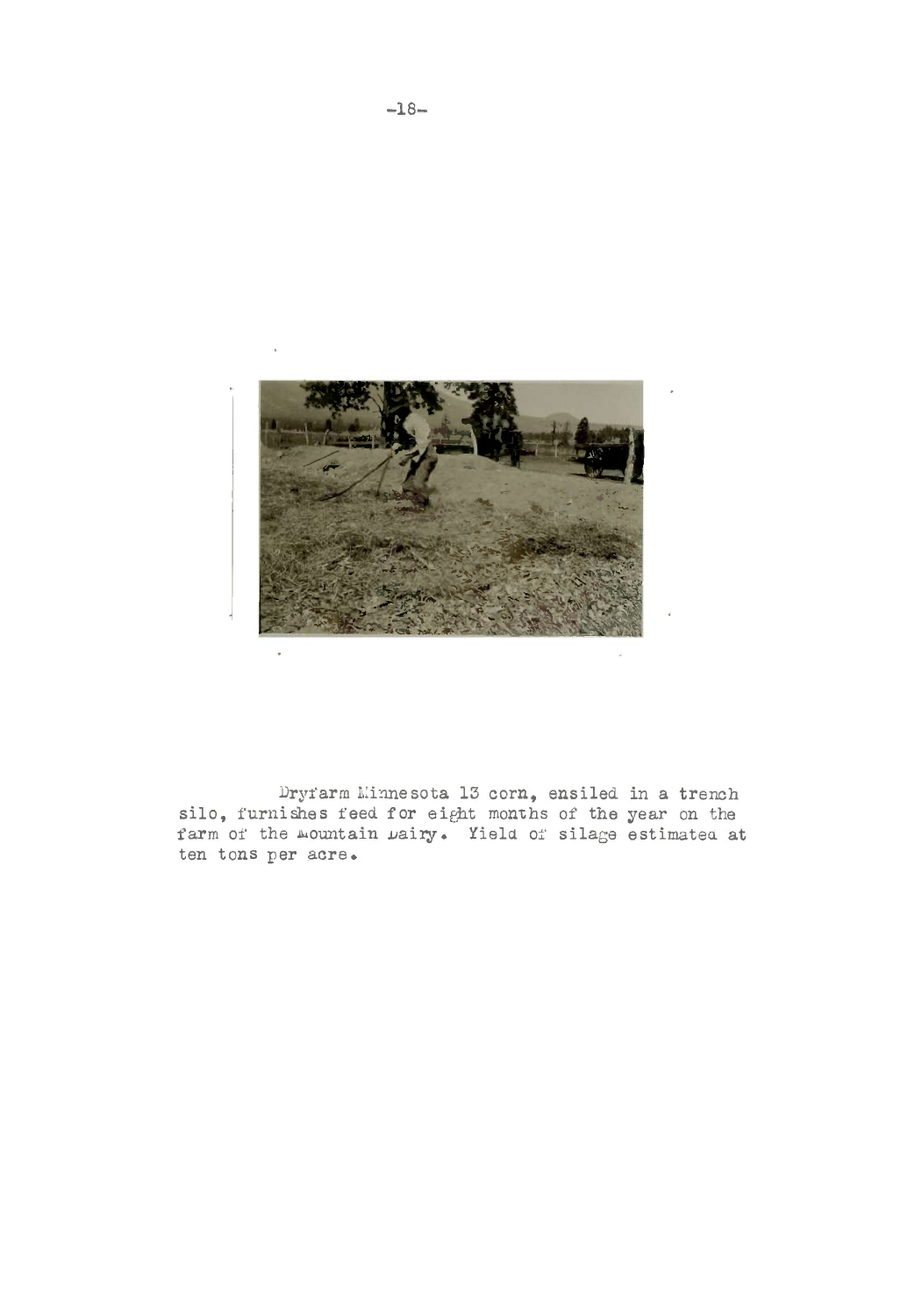

Filling the trench silo f the mountain Dairy. The soil, cinuery in nature and well-arained, is almost ideal for preservation of silage. more silos, of cheap construction are needed in this county.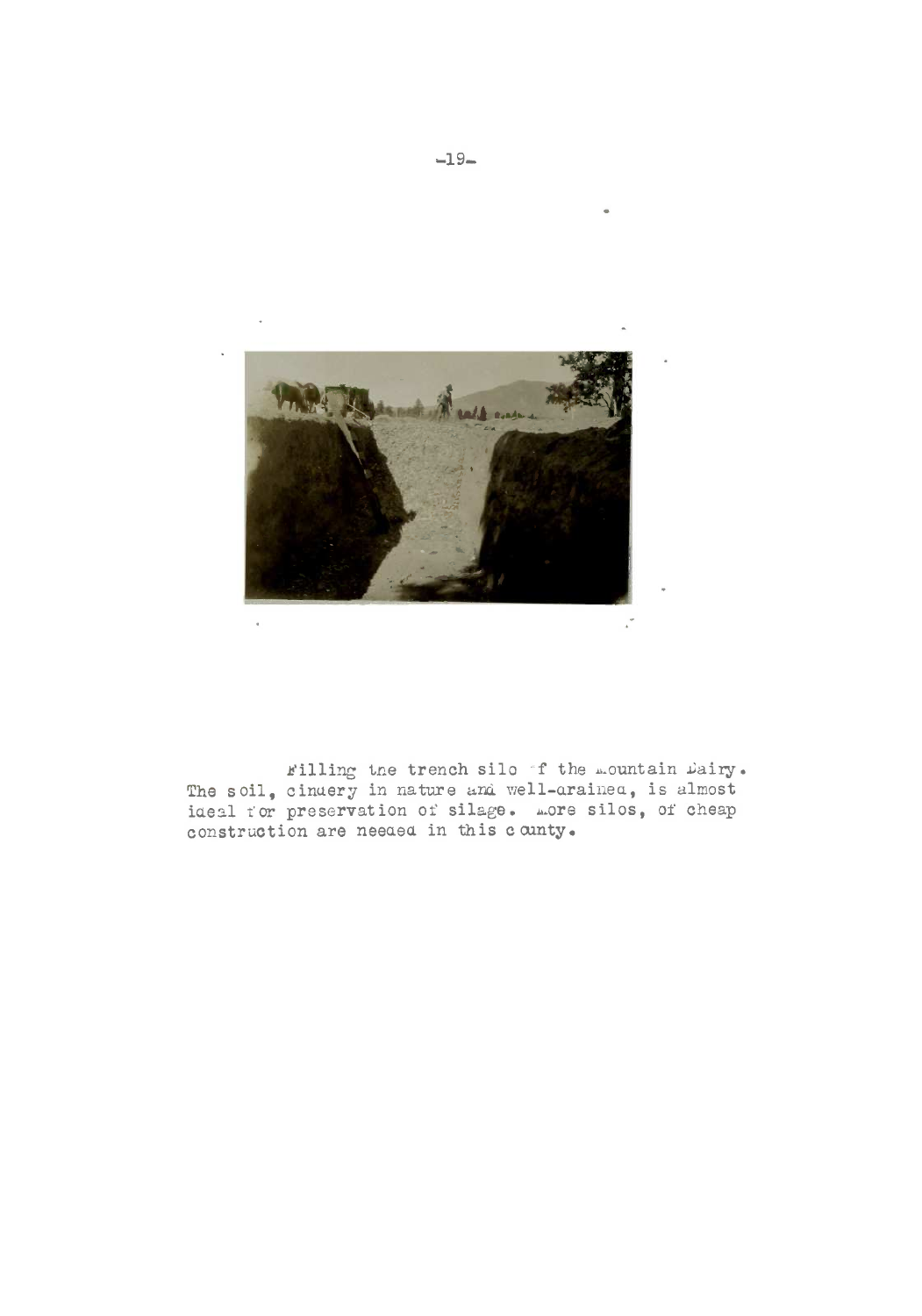

Colorado Pinto beans are a surer crop than potatoes on the lanas east of rlagstaff, the acreage planted this year being one hundred percent greater than that planted last year.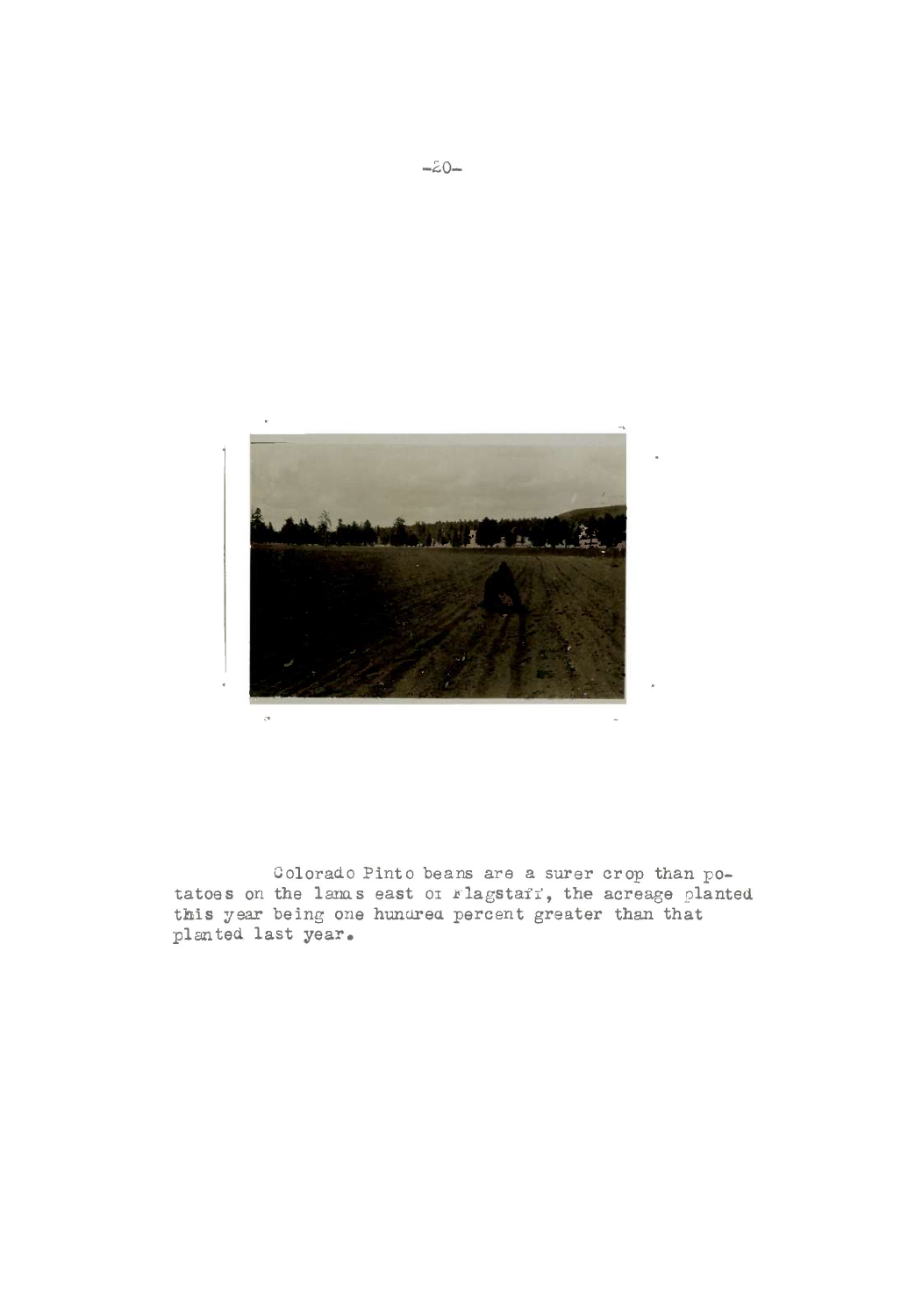

Imported certified seed was planted this year, and results indicate that we may center upon the Peachblow in the lighter soils, Bliss iriumph being planted for an early variety. The lack of moisture made it necessary that we continue our variety test plots another year.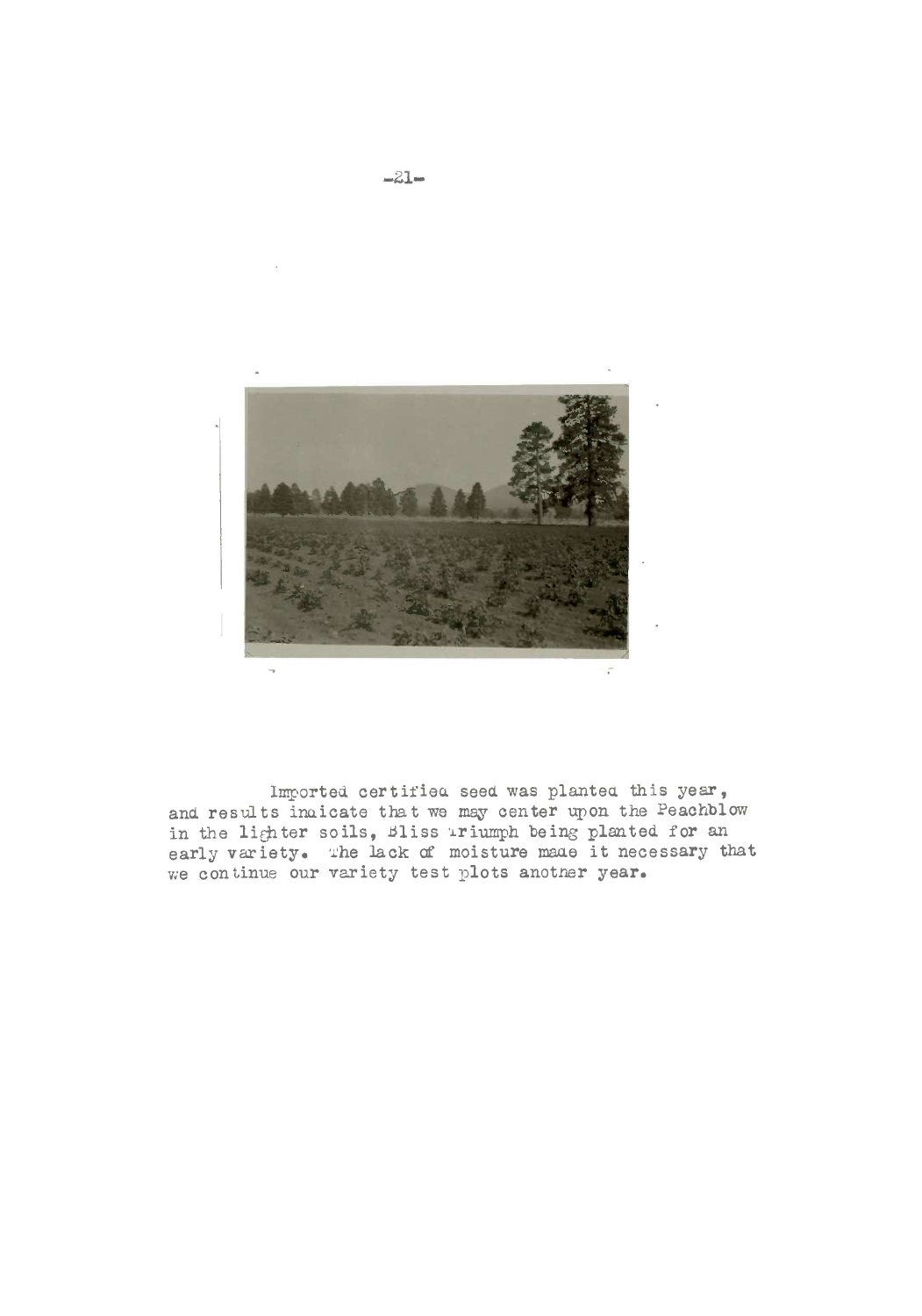

Insect and disease control was not an important ractor in the growing of potatoes this year. Potato beetles, in preceding years a very serious menace, gave very little trouble.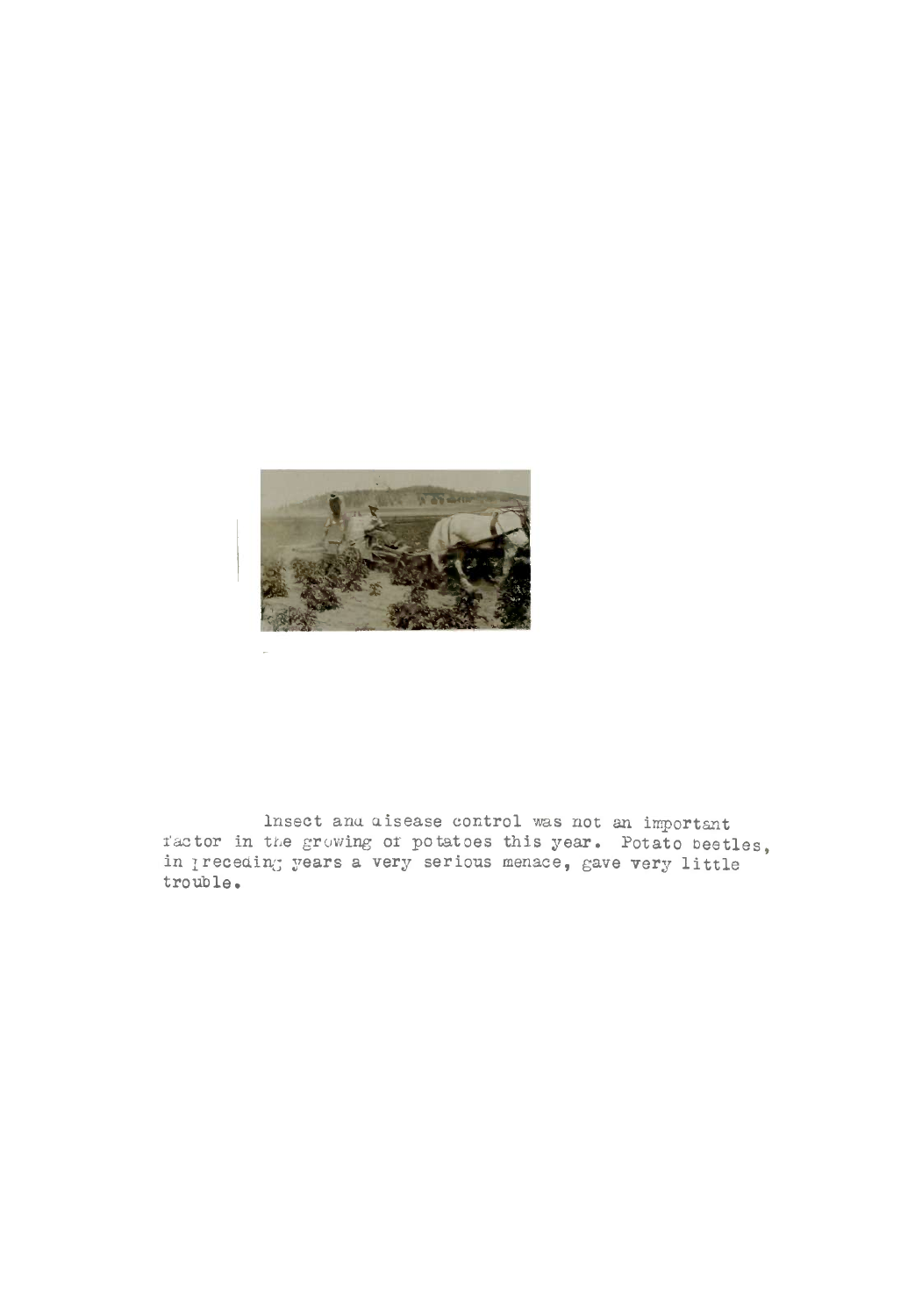

One lettuce demonstration that aid fairly well<br>this year, although continued ary weather forced much of it<br>to seed. This project will be continued next year.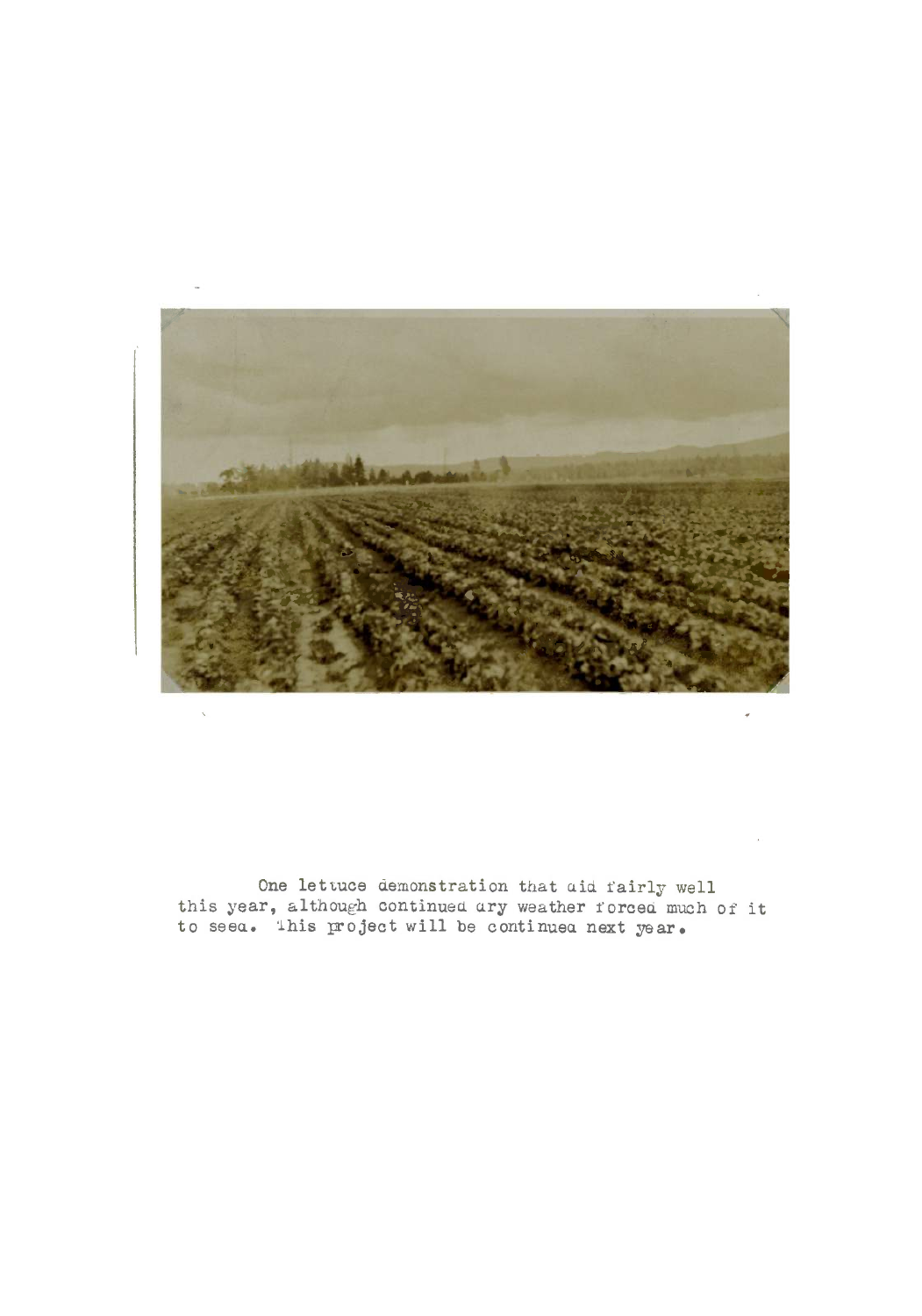### OUTLOOK AND RECOMMENDATIONS FOR COMING YEAR

We have just gone through another dry season, there being less moisture this year than last, yet crops have baen generally as good as last year. Somewhat more land has been farmed, the great increase being in bean The farmers left feel that notwithstanding drought they are able to make a success of their farming venture, ani on the whole <sup>a</sup> better morale prevails Considerable inquiries come to the Agent and to the local Chamber of Commer. relative to lands here, and indications are that with one good season farmi: will start back to what it was before the series of dry years came on. Th will materially aid this office in its work, and extension work should be greater and wider in its scope next year than it has been in this.

Seed potato selection work, as well as the variety test plots, will be continued. Soil improvement projects have proven that greater yields of potatoes may be obtained where  $\omega$  green manure crop precedes potatoes, and we shall continue to emphasize the value of this practice.

A special effort will be put forth in an endeavor to control codling moth. Upper Oak Creek is fairly free, the Tuba City orchards are fairly well under control, and work will be centered next spring in the orchards around Sedona. The farmers there are very willing to cooperate, and we hope to increase the quantity and quality of the fruit grown. Other diseases and insects will be handled as occasion warrants.

The lettuce and truck gardening projects will be continued. The results obtained this year would hardly justify any conclusion as to the possibilities of this type of farming.

T. B. testing will be continued, with <sup>a</sup> view of cleaning up the county this year. Considerable has been ace omplished in the concentration of milk supplies and delivery through one central agency, thus materially reducing costs of delivery, and we shall continue this work. Dairymen will also be given as much aid as possible in outlining feeding practices in order that production may be increased and cos ts of production Lowered ,

Rodent control will be especially emphasized. Fort Valley, Cliffs Doney and �lack Bill Parks will be gone over to kill the few dogs remaining there, with the view Of complete extermination. Anderson Mesa will be treated with the Forst Service cooperating, am we hope to almost, if not co pletely, eradicate prairie dogs from that section of valuable grazing land.

Range live stock projects will be continued with greater effort being put on them. The Agent is now finding stockmen willing to listen and adopt practices recommended by Specialist Pickrell and himself. and we shoul materially expand our work this year. The fleece selection project will be especially expanded. Better sires and range livestock management will also have considerable work done on them. The fencing program of the Forest Service will materially aid us in this work.

Practically all farmers and all commercial poultrymen are now culling their own flocks. we shall uo some work on this project, emphasizin the value of culling, so that the practice wi <sup>11</sup> be continued as <sup>a</sup> necessary feature of the poultry business.